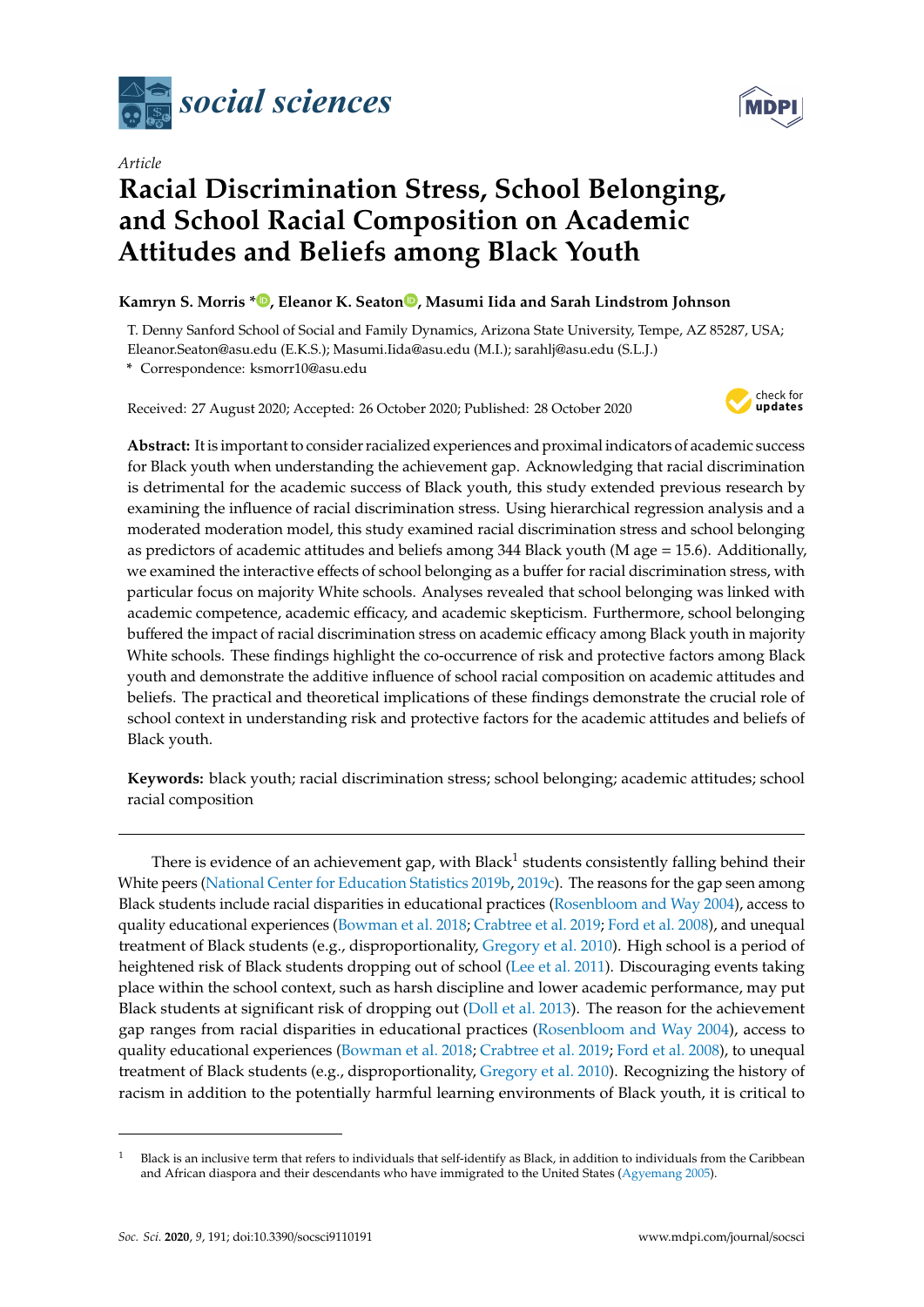examine the risk and protective factors that influence the development of positive academic attitudes and beliefs.

Black students' attitudes surrounding their achievements are influenced by experiences that take place within and outside the school context. The unique experiences of Black students, which are shaped by their environments, are often ignored when understanding the achievement gap [\(Gray et al.](#page-16-3) [2018\)](#page-16-3). Guided by the Phenomenological Variant of Ecological Systems Theory (PVEST), this study seeks to examine how racial discrimination stress and school belonging influence academic attitudes and beliefs. Racial discrimination negatively influences academic achievement [\(Chavous et al.](#page-15-3) [2008;](#page-15-3) [Neblett et al.](#page-17-3) [2006\)](#page-17-3); however, school belonging promotes positive academic outcomes [\(Booker](#page-14-1) [2006;](#page-14-1) [Honora](#page-16-4) [2003\)](#page-16-4). The bulk of empirical research has focused on racial discrimination experiences; therefore, the present study uses this literature to inform our investigation of how racial discrimination stress, emotional reactions to racial discrimination, is detrimental for Black youth. Following exposure to a discriminatory incident, Black youth may report feelings of bother, negative emotions, or stress [\(Lanier et al.](#page-16-5) [2017;](#page-16-5) [Seaton et al.](#page-18-0) [2011\)](#page-18-0). The expression of feelings of bother as stress and the subsequent conceptualization of racial discrimination stress is reflective of the integration of literature on racism, discrimination, stress, and trauma to understand the emotional toll and disruption racially discriminatory events can inflict [\(Carter](#page-15-4) [2007;](#page-15-4) [Wei et al.](#page-19-0) [2010\)](#page-19-0). Racial discrimination stress encapsulates emotional responses to perceptions of unjust treatment as a result of one's race [\(Harrell](#page-16-6) [2000;](#page-16-6) [Respress et al.](#page-17-4) [2013;](#page-17-4) [Seaton et al.](#page-18-1) [2008\)](#page-18-1). School belonging encompasses students' feelings and perceptions of attachment to components of the school, such as peers, teachers, and the school climate [\(Booker](#page-14-1) [2006;](#page-14-1) [Gray et al.](#page-16-3) [2018\)](#page-16-3). The present study will also examine how school belonging acts as a moderator, buffering the harmful effect of racial discrimination stress on academic attitudes and beliefs among Black youth. Finally, this study will investigate how the buffering effect of school belonging may vary based on school racial composition, with an emphasis on majority White schools.

#### **1. Theoretical Framework**

The Phenomenological Variant of Ecological Systems Theory (PVEST) [\(Spencer et al.](#page-18-2) [1997\)](#page-18-2) provided the theoretical foundation for the current examination of academic attitudes and beliefs among Black youth. According to the PVEST framework, context and perception work together in the process of development through net vulnerability, net stress engagement, reactive coping strategies, stable coping responses, and coping outcomes [\(Spencer et al.](#page-18-3) [2004\)](#page-18-3). At the level of net vulnerability, there is the presence of both risk and protective factors [\(Spencer et al.](#page-18-3) [2004\)](#page-18-3). Black youth engage with these vulnerabilities through challenges and supports within their lives, which are coined as stress engagement [\(Spencer et al.](#page-18-2) [1997;](#page-18-2) [Swanson et al.](#page-18-4) [2009\)](#page-18-4). The interaction between vulnerabilities and stress shapes the coping strategies Black youth employ, which may be maladaptive or adaptive [\(Spencer et al.](#page-18-3) [2004\)](#page-18-3). Once these coping strategies stabilize, identities emerge, resulting in positive or negative identities for Black youth [\(Spencer et al.](#page-18-3) [2004\)](#page-18-3). Finally, PVEST models how coping outcomes are influenced by the stabilized coping responses exhibited among Black youth [\(Spencer et al.](#page-18-3) [2004\)](#page-18-3). As modeled by the PVEST, the present study examines how racial discrimination stress engages with school belonging and school racial composition, resulting in academic attitudes and beliefs among Black youth.

## **2. Racial Discrimination Stress as a Risk Factor**

Examination of the inequities in addition to the quality of the institutions serving Black students shifts the issue from not only an achievement gap, but also a gap in opportunities [\(Johnson-Ahorlu](#page-16-7) [2013;](#page-16-7) [Carter et al.](#page-15-5) [2013\)](#page-15-5). [Seaton](#page-18-5) [\(2010\)](#page-18-5) argued that, when considering the achievement gap between Black and White students, research must also acknowledge Black students' perceptions of racial discrimination. Moreover, [Seaton et al.](#page-18-0) [\(2011\)](#page-18-0) noted that empirical research often examines perceptions of racial discrimination, rather than stress due to the experience. The current study examines racial discrimination stress among Black youth as a result of perceiving racial discrimination. While research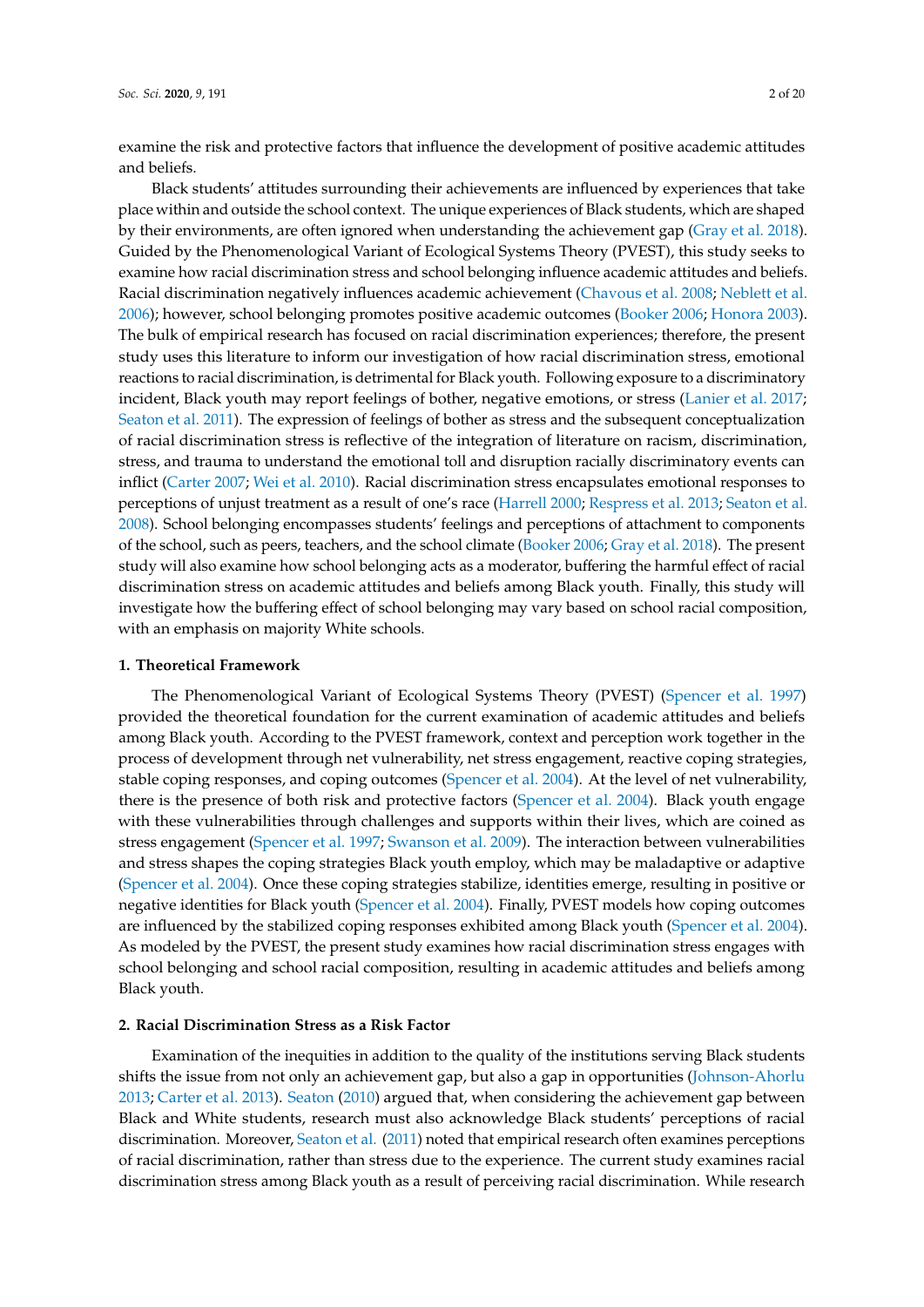has thoroughly investigated the harmful effects of the frequency of racial discrimination, a gap remains within the body of literature examining the specific effects of racial discrimination stress [\(Carter and Reynolds](#page-15-6) [2011\)](#page-15-6), particularly in relation to academic outcomes.

Previous research has examined emotional responses to racial discrimination in relation to a variety of outcomes (e.g., [Seaton and Yip](#page-18-6) [2009;](#page-18-6) [Scott](#page-18-7) [2004;](#page-18-7) [Stevens-Watkins et al.](#page-18-8) [2011\)](#page-18-8). However, research examining racial discrimination stress is still developing among adolescent samples. Much of the work examining racial discrimination stress in educational settings focuses on college-aged samples. Aligning with racial discrimination stress, [Swim et al.](#page-18-9) [\(2003\)](#page-18-9) examined emotional responses to racism among African American college students attending a predominantly White university. Participants reported feeling uncomfortable, angry, and upset as a result of experiencing racial discrimination [\(Swim et al.](#page-18-9) [2003\)](#page-18-9). Thus, results from the study substantiate the emotional stress responses that ensue when Black students perceive racial discrimination. Soló[rzano et al.](#page-18-10) [\(2000\)](#page-18-10) examined African American college students' experiences of racial discrimination stress as a result of racial microaggressions, which are subtle remarks of racial bias or discrimination toward a member of a marginalized group. Participants discussed feeling invisible, ignored, and stereotyped within academic spaces due to the actions of peers and professors, which resulted in feelings of discouragement, doubt, and isolation in their community (Soló[rzano et al.](#page-18-10) [2000\)](#page-18-10). Finally, the stress from racial discrimination negatively impacted how students viewed the racial climate on campus (Soló[rzano et al.](#page-18-10) [2000\)](#page-18-10). Moreover, [Reynolds et al.](#page-17-5) [\(2010\)](#page-17-5) examined the influence of racial discrimination stress on the academic motivation of Black and Latino college students. Results indicated that racial discrimination stress was negatively correlated with extrinsic motivation, which is behavior for a reward or outcome [\(Reynolds et al.](#page-17-5) [2010\)](#page-17-5). Conversely, racial discrimination stress was positively correlated with intrinsic motivation, which is one's internal drive to succeed [\(Reynolds et al.](#page-17-5) [2010\)](#page-17-5). This suggests that there are complexities within how racial discrimination stress influences various academic outcomes. Therefore, it remains unclear whether this type of stress is detrimental or beneficial for students of color. Accumulating empirical evidence indicates that Black college students experience stress in the forms of emotional responses to racial discrimination, which have negative consequences on various outcomes (Danoff[-Burg et al.](#page-15-7) [2004;](#page-15-7) [McClain et al.](#page-17-6) [2016;](#page-17-6) [Reynolds et al.](#page-17-5) [2010;](#page-17-5) Soló[rzano et al.](#page-18-10) [2000;](#page-18-10) [Swim et al.](#page-18-9) [2003\)](#page-18-9). However, a dearth remains in the literature examining this relation among Black adolescents. Research exploring racial discrimination stress in relation to academic attitudes and beliefs among Black youth is crucially needed due to their increased vulnerability both developmentally [\(Chavous et al.](#page-15-3) [2008\)](#page-15-3) and because of their heightened risk for academic pushout [\(Doll et al.](#page-15-2) [2013\)](#page-15-2). This provides a rationale to further explore this relation among Black youth.

#### **3. School Belonging as a Protective Factor**

School is widely known as a vital system in child development [\(Masten et al.](#page-17-7) [2008\)](#page-17-7). Furthermore, school has the potential to be both a source of adversity in a child's life or an agent in fostering resilience [\(Masten et al.](#page-17-7) [2008\)](#page-17-7). School belonging refers to students' feelings of being included, accepted, and supported in their school community [\(Gray et al.](#page-16-3) [2018\)](#page-16-3). Extensive research has been conducted to substantiate the argument that measuring constructs such as school bonding, school connectedness, and school belonging are conceptually similar (see, [Libbey](#page-16-8) [2004;](#page-16-8) [Slaten et al.](#page-18-11) [2016\)](#page-18-11). However, it is important to acknowledge the variability regarding the foci of these constructs and the outcomes with which they are most commonly associated. For example, school bonding is often examined in relation to delinquent behaviors [\(Cernkovich and Giordano](#page-15-8) [1992;](#page-15-8) [Sabatine et al.](#page-17-8) [2017\)](#page-17-8), while school connectedness has been frequently examined in relation to mental health [\(Dang](#page-15-9) [2014;](#page-15-9) [Joyce and Early](#page-16-9) [2014\)](#page-16-9). The construct "school belonging" in the present work was used to understand Black students' relationships to school and to align with the identity focus of PVEST. It is important to note that empirical reviews examining relations to school among Black youth commonly identify this relation as school belonging [\(Booker](#page-14-1) [2006;](#page-14-1) [Gray et al.](#page-16-3) [2018\)](#page-16-3). Further, school belonging specifically examines the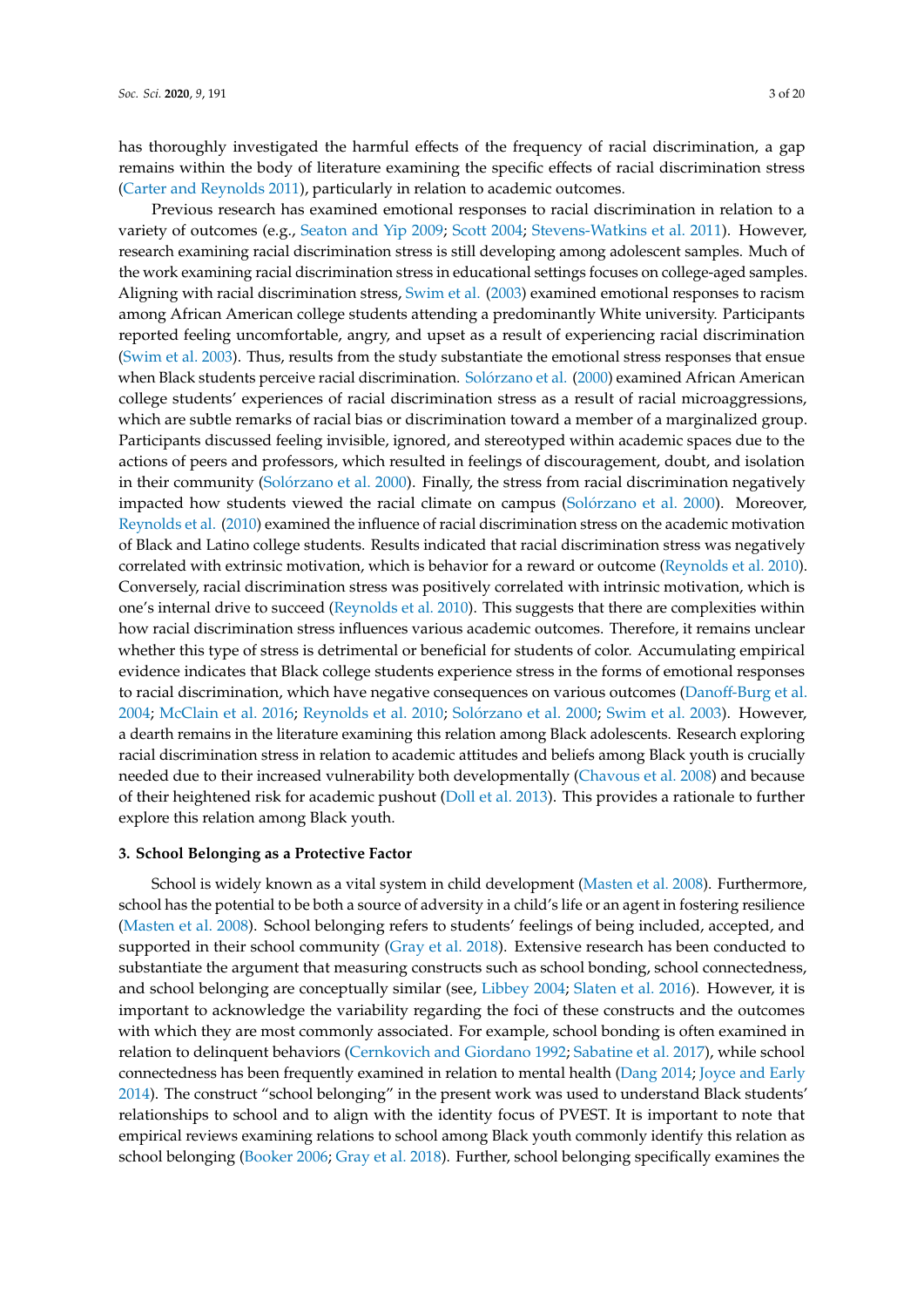formation of identity within school that may result from experiences related to being members of a school community [\(Osterman](#page-17-9) [2000\)](#page-17-9).

[Booker'](#page-14-1)s [\(2006\)](#page-14-1) review demonstrates how school belonging has been well documented in the literature as promoting academic achievement among Black youth, particularly when measuring grade point average (GPA). Although much is known about school belonging and GPAs, less research has explored school belonging as a link to proximal indicators of Black youths' academic success that might serve as explanatory mechanisms, specifically in relation to academic competence, academic efficacy, and academic skepticism. Academic competence captures students' perceptions surrounding their abilities to complete work and earn good grades, and their intelligence [\(Harter](#page-16-10) [1982\)](#page-16-10). Academic efficacy refers to students' beliefs about completing the necessary actions to achieve a goal (Domé[nech-Betoret](#page-16-11) [et al.](#page-16-11) [2017\)](#page-16-11), and academic skepticism refers to students' beliefs surrounding the benefits of education in their lives [\(Briley et al.](#page-15-10) [2014;](#page-15-10) [Midgley et al.](#page-17-10) [2000\)](#page-17-10). Despite much of the research on school belonging among Black youth focusing on standardized measures of academic success, there is growing research examining the influence of school belonging on academic attitudes and beliefs. [Dotterer and](#page-16-12) [Wehrspann](#page-16-12) [\(2016\)](#page-16-12) asserted the relevance of school bonding as a way to measure emotional engagement to school and found that school bonding was positively linked to academic competence. Additionally, [Uwah et al.](#page-19-1) [\(2008\)](#page-19-1) demonstrate that certain behaviors indicative of school belonging (e.g., feeling encouraged to participate) may be especially salient for increased academic efficacy, particularly among Black male students. [Newton and Sandoval](#page-17-11) [\(2015\)](#page-17-11) found that, as students became more involved in extracurricular activities, their value of education increased. Thus, the current investigation seeks to add to current knowledge on school belonging and academic attitudes and beliefs, in addition to examining it as a protective factor for racial discrimination stress.

Traditionally, school belonging has been linked with increased positive academic outcomes and decreased negative academic outcomes among Black youth [\(Booker](#page-14-2) [2004,](#page-14-2) [2006\)](#page-14-1). However, emerging research is expanding these findings through critical investigation of factors related to school [\(Gutman and Midgley](#page-16-13) [2000\)](#page-16-13), such as the protective nature of school belonging, which might help Black youth cope with racial discrimination experiences [\(Bryan et al.](#page-15-11) [2018\)](#page-15-11). [Bryan et al.](#page-15-11) [\(2018\)](#page-15-11) examined perceived teacher racial discrimination and its' influence on the academic achievement of Black youth. School bonding was proposed to buffer the relation between perceived teacher racial discrimination and academic achievement (e.g., students' self-reported grades), and the results indicated that school bonding was a protective factor for teacher racial discrimination [\(Bryan et al.](#page-15-11) [2018\)](#page-15-11). The protective components of school belonging, such as social relationships and participation in activities, may buffer the impact of perceptions of racial discrimination among Black students and foster resilience in academic outcomes.

## **4. Racial Discrimination, School Belonging, and School Racial Composition**

There is considerable research regarding Black youth that has examined the relation between perceived racial discrimination, school racial composition, and student outcomes, which has resulted in somewhat mixed findings. [Seaton and Yip](#page-18-6) [\(2009\)](#page-18-6) examined school and neighborhood contexts in relation to Black adolescents' perceptions of racial discrimination and psychological well-being. Results indicated that adolescents in more diverse schools (e.g., representation of many racial/ethnic groups) perceived more cultural discrimination [\(Seaton and Yip](#page-18-6) [2009\)](#page-18-6). Using daily surveys, [Seaton](#page-18-12) [and Douglass](#page-18-12) [\(2014\)](#page-18-12) found that perceptions of racial discrimination were associated with increased depressive symptoms the following day among Black youth attending predominantly Black high schools, in addition to those attending predominantly White high schools. The aforementioned studies examined racial discrimination and school racial composition in relation to mental health outcomes. However, more research is needed to understand how school racial composition influences racial discrimination on academic attitudes and beliefs. Our investigation of the influence of school racial composition on the relation between racial discrimination stress and academic attitudes and beliefs is informed by the substantial research on the harmful effects of racial discrimination for Black youth.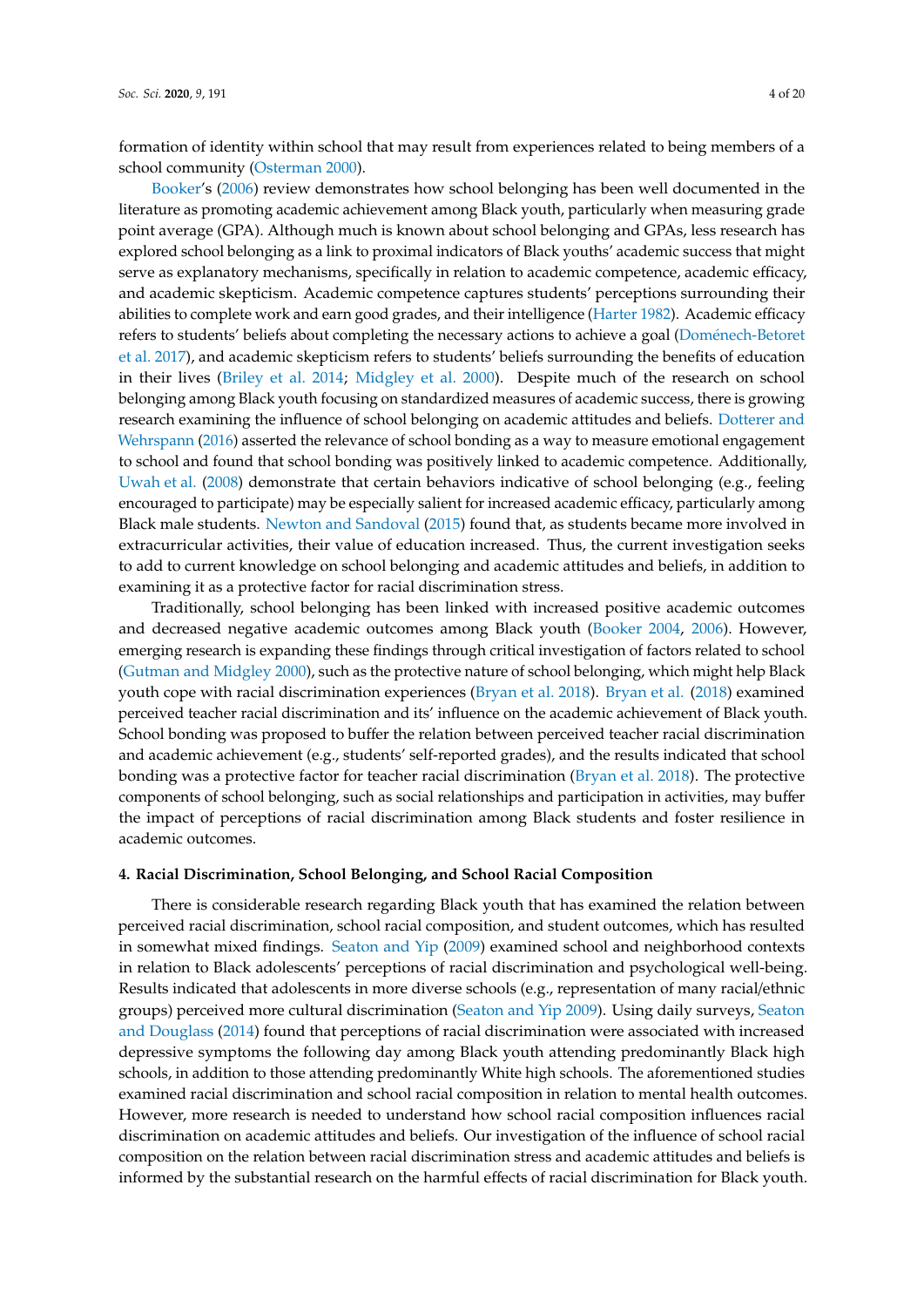Further, there is even less research that has examined school belonging and school racial composition. Empirical research conducted among Black and White high school students indicated that school diversity was positively linked to Black students' feelings of school belonging, such that students in more racially diverse schools had stronger feelings of school belonging [\(Bottiani et al.](#page-15-12) [2017\)](#page-15-12). Despite the limited research, it is important to understand how factors such as school and neighborhood diversity relate to school belonging [\(Gillen-O'Neel and Fuligni](#page-16-14) [2013\)](#page-16-14). The present study seeks to examine school belonging as a protective factor against racial discrimination stress, and whether the buffering effect of school belonging on racial discrimination stress varies based on the racial composition of a school. stress varies based on the racial composition of a school.

## **5. The Current Study**

The current study examined how the presence of risk and protective factors among Black youth **5. The Current Study**  influence academic attitudes and beliefs (i.e., academic competence, academic efficacy, academic skepticism), based on suggestions from [Parker et al.](#page-17-12) [\(2004\)](#page-17-12). Parker et al. (2004) urged the field to use subjective measures that capture Black students' perceptions of their abilities and intentions regarding education. The first research question examined the impact of racial discrimination stress on academic attitudes and beliefs. Prior research suggests that racial discrimination stress is associated with decreased positive academic outcomes and increased negative academic outcomes (Harris-Britt et al. 2007; [Reynolds et al.](#page-17-5) [2010\)](#page-17-5). Therefore, it is hypothesized that racial discrimination stress will be linked to decreased academic competence and academic efficacy, and increased academic skepticism. Given that prior research has demonstrated that school belonging is associated with increased positive academic outcomes [\(Bondy et al.](#page-14-3) [2017;](#page-14-3) [Jose et al.](#page-16-16) [2012;](#page-16-16) [McMahon et al.](#page-17-13) [2009\)](#page-17-13), the second question examined the impact of school belonging on academic attitudes and beliefs. It was hypothesized that school belonging would be associated with increased academic competence and academic efficacy, while being linked to decreased academic skepticism [\(Dotterer and Wehrspann](#page-16-12) [2016;](#page-16-12) [Gillen-O'Neel and Fuligni](#page-16-14) [2013;](#page-16-14) [McMahon et al.](#page-17-13) [2009\)](#page-17-13). Furthermore, research suggests that not only is school belonging associated with positive academic outcomes, but it can also mitigate the impact of various negative experiences [\(Napoli et al.](#page-17-14) [2003;](#page-17-14) [Rose et al.](#page-17-15) [2015\)](#page-17-15). Thus, the study assessed whether school belonging moderated the relation between racial discrimination stress on academic attitudes and beliefs. It was hypothesized that school belonging would act as a protective factor against racial discrimination stress based on [Bryan et al.](#page-15-11) [\(2018\)](#page-15-11). Finally, we examined whether school racial composition would moderate the moderating effect of school belonging on racial discrimination stress and academic attitudes and beliefs, specifically examining majority White schools. Given the lack of prior empirical research, no hypothesis is offered for this question. A conceptual model is presented in Figure [1.](#page-4-0)  $s$  figure 1.

<span id="page-4-0"></span>

**Figure 1.** Conceptual Model for the Association between Racial Discrimination Stress and Academic **Figure 1.** Conceptual Model for the Association between Racial Discrimination Stress and Academic Attitudes and Beliefs. Attitudes and Beliefs.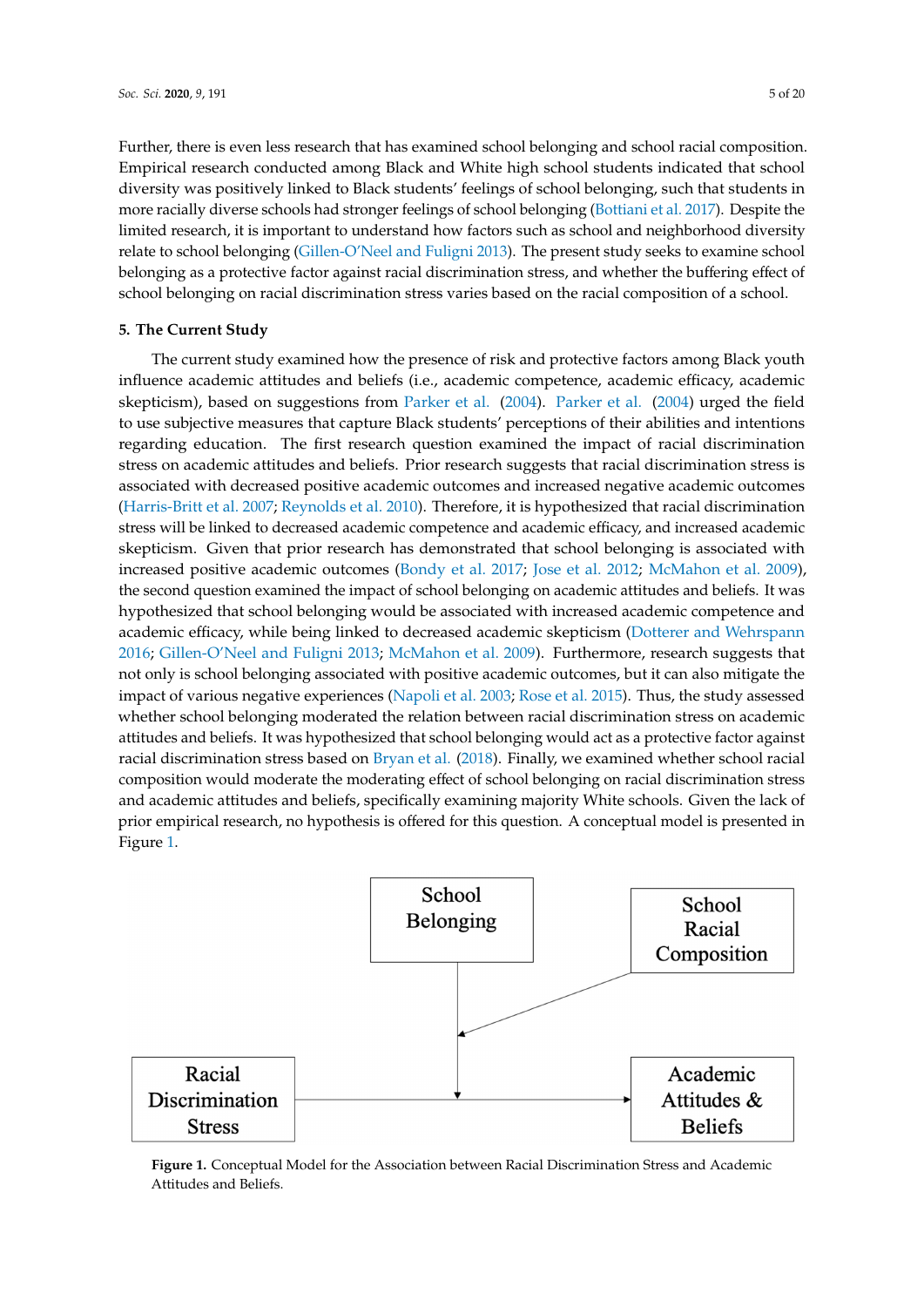#### **6. Method**

#### *6.1. Participants*

The Daily Experiences of Race for Black Youth (DERBY) dataset was used for analyses, and it provides extensive survey information completed by Black youth (see [Seaton et al.](#page-18-13) [2014\)](#page-18-13). The sample  $(N = 344)$  consisted of a majority of female participants (66.6%). Youths' ages ranged from 13–19 (M = 15.6;  $SD = 1.28$ ). Youth self-identified their race-ethnicity as the following: (1) 75% African American, (2) 12% Biracial/Multiracial, (3) 5% Caribbean Black, (4) 4% Afro-Latino, (5) 3% African, and (6) 1% missing. Information was obtained on school racial-ethnic composition, and participants attended the following types of schools: (1) 40% of the sample went to high schools where there was no clear racial-ethnic majority, (2) 39% went to high schools that were majority Black, and (3) 21% went to high schools that were majority White. Youth reported the following parent-guardian education levels: (1) less than a high school diploma (6%), (2) high school diploma (23%), (3) one year of college or an associate's degree  $(31\%)$ ,  $(4)$  a bachelor's degree  $(27\%)$ ,  $(5)$  a graduate degree  $(10\%)$ , and  $(6)$  missing  $(3\%)$ .

## *6.2. Procedure*

The participants in this sample were recruited using an in-person and online strategy. Youth recruited in person were from eight high schools in a southeastern city in the United States ( $N = 164$ ; 48%). Participants were invited to voluntarily participate in the study after the completion of parental consent forms. The questionnaires were administered in small groups, with completion time ranging between 30 to 60 min. After completion of the survey, participants were compensated with \$20 cash. The second strategy used a Facebook advertisement targeting Black youth living in the continental United States that were between the ages of 13 and 18 ( $N = 180$ ; 52%). Interested youth were directed to a survey page where they indicated if they were of African descent. Eligible youth then provided their residential address to receive the necessary forms (e.g., parental consent, adolescent assent) to participate in the study. After the forms were returned, youth were emailed a link to complete the survey. Following the completion of the survey, youth were compensated with \$20 gift cards or cash. The full procedure for this dataset has been described elsewhere [\(Seaton and Douglass](#page-18-12) [2014;](#page-18-12) [Seaton and Iida](#page-18-14) [2019;](#page-18-14) [Seaton and Tyson](#page-18-15) [2019\)](#page-18-15). The Institutional Review Board approved all procedures throughout the research project.

#### *6.3. Measures*

#### 6.3.1. Demographic Information

All youth completed questions regarding information about their gender, racial-ethnic self-identification, grade level, household composition, and parental education level.

#### 6.3.2. Racial Discrimination Stress

Racial discrimination stress was assessed with the Daily Life Experiences of Racism (DLE) [\(Harrell](#page-16-17) [1994,](#page-16-17) [1997\)](#page-16-18). This scale measured youths' daily experiences of racism within the past year. Participants were presented with 18 discriminatory experiences they may have experienced. Sample items include "How often because of your race or ethnicity did you experience being ignored, overlooked, or not given service" and "How often because of your race or ethnicity did you experience being treated as if you were 'stupid' and 'talked down to.'" Participants were asked to indicate how frequently this experience had occurred within the past year on a Likert-type scale ranging from 0 (*Never*) to 5 (*Once a week or more*). For each racially discriminatory experience, a follow up question was asked regarding how bothered they were by the experience, and the scale ranged from 0 (*Has never happened to me*) to 5 (*Bothers me extremely*). In the present study, only the racial discrimination stress subscale was used. Internal consistency for this scale in this sample was high ( $\alpha$  = 0.94). A mean score was calculated for the racial discrimination stress subscale, where higher scores indicated greater feelings of being stressed about racial discrimination experiences.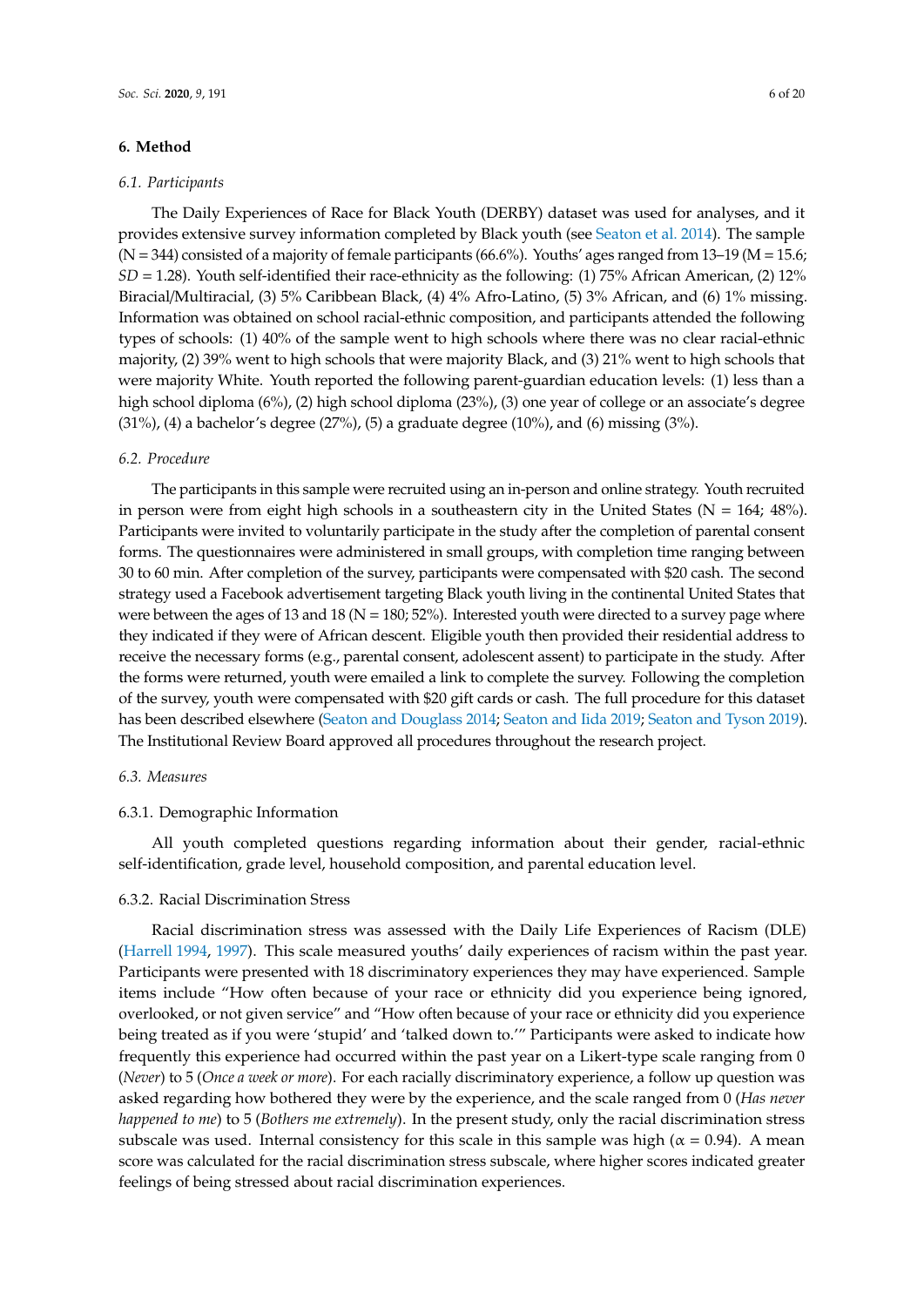## 6.3.3. School Belonging

School belongingness was assessed using a six item self-report measure that assessed aspects of peers, teachers, and overall school environment [\(Stroud et al.](#page-18-16) [2009\)](#page-18-16). Sample items included "I feel like I belong at this school" and "This is definitely my school." Participants rated agreement or disagreement on a Likert scale with responses ranging from 1 (*Strongly Disagree*) to 5 (*Strongly Agree*). Internal consistency for this measure in this sample was high ( $\alpha$  = 0.95), and higher scores indicated greater feelings of attachment or connectedness to one's school.

### 6.3.4. School Racial Composition

Participants provided their respective school and archival data, which was obtained from the National Center for Education Statistics and used to assess the racial composition of the high schools. Schools were categorized as majority White if at least 60% of the students were White [\(Bower et al.](#page-15-13) [2014\)](#page-15-13). School racial composition was coded dichotomously 0 (*Non majority White*) and 1 (*Majority White*).

#### 6.3.5. Academic Competence

Academic competence was assessed using a self-report measure with five items from the Academic Competence Scale [\(Harter](#page-16-10) [1982\)](#page-16-10). These items asked participants about their perceptions of themselves as students and their performance in school. Sample items included "I am just as smart as other people my age" and "I am pretty intelligent". Participants rated agreement or disagreement on a Likert scale with responses ranging from 1 (*Strongly Disagree*) to 4 (*Strongly Agree*). Internal consistency was adequate in this sample ( $\alpha$  = 0.73). Items were reverse coded and a mean score was calculated such that higher scores indicated greater feelings of academic competence.

#### 6.3.6. Academic Efficacy

Academic efficacy was assessed using a subscale from the Patterns of Adaptive Learning Scale (PALS) [\(Midgley et al.](#page-17-10) [2000\)](#page-17-10). This self-report measure assessed students' feelings of ability to succeed in doing their work. Sample items included "I'm certain I can master the skills taught in school this school year" and "I can do even the hardest work in school if I try." Participants rated agreement or disagreement on a Likert scale with responses ranging from 1 (*Strongly Disagree*) to 5 (*Strongly Agree*). Internal consistency was high ( $\alpha = 0.90$ ), and a mean score was calculated from adolescent reports. Higher scores indicated stronger feelings of academic efficacy among students.

#### 6.3.7. Academic Skepticism

Academic skepticism was assessed using a self-report measure that captured skepticism about the rewards of school in the future. The academic skepticism is a subscale from PALS that measured student's skepticism surrounding the relevance of school for their success in the future [\(Midgley et al.](#page-17-10) [2000\)](#page-17-10). Sample items included "Even if I do well in school, it will not help me have the kind of life I want when I am older" and "My chances of succeeding later in life don't depend on doing well in school." Participants rated agreement or disagreement on a Likert scale with responses ranging from 1 (*Strongly Disagree*) to 5 (*Strongly Agree*). Internal consistency was high (α = 0.89) for this scale in this sample. Items were reverse coded and higher scores indicated lower academic skepticism.

## 6.3.8. Covariates

Age, gender, and parental education were controlled in all analyses given that prior work has indicated that perceptions of racial discrimination, school belonging, and academic outcomes differ based on these factors (see [Chavous et al.](#page-15-3) [2008;](#page-15-3) [Davis-Kean](#page-15-14) [2005;](#page-15-14) [Pittman and Richmond](#page-17-16) [2007;](#page-17-16) Sá[nchez et al.](#page-17-17) [2005;](#page-17-17) [Seaton and Douglass](#page-18-12) [2014;](#page-18-12) [Sikkink and Emerson](#page-18-17) [2008\)](#page-18-17).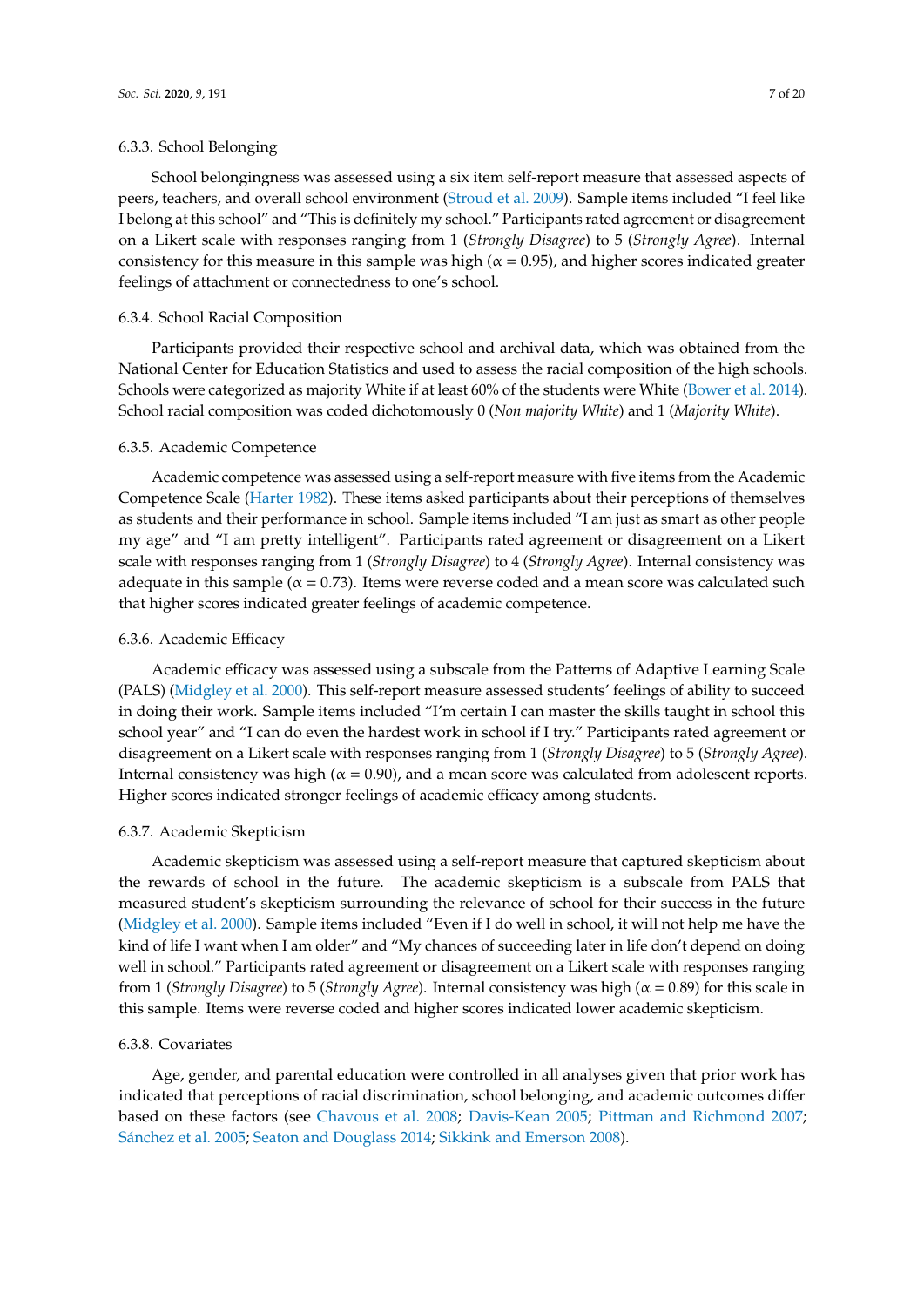#### *6.4. Analytic Approach*

Hierarchical regression analyses were conducted to examine the research questions. All data exploration and analyses were done using the statistical software SPSS Version 23. To explore the data, bivariate scatterplots were used to examine the data and confirm the presence of linear relations between the predictors and the outcome variables.

A total of three models were tested to address the research questions. All analyses controlled for study covariates (i.e., age, gender, parent education). The first step examined the main effects and was centered on their respective means (i.e., racial discrimination stress, school belonging, school racial composition). Next, the three two-way interactions were examined (i.e., racial discrimination stress  $\times$ school belonging, racial discrimination stress x school racial composition, school belonging × school racial composition). The final step examined the three-way interaction (i.e., racial discrimination stress × school belonging × school racial composition). Probability values were corrected due to testing of multiple academic attitudes and beliefs. The raw significance levels were reported in addition to the False Discovery Rate (FDR), which corrects for multiple tests [\(Keselman et al.](#page-16-19) [2011\)](#page-16-19). Significance levels were deemed to be statistically significant at the FDR = 0.05 level.

## **7. Results**

## *7.1. Descriptives and Correlations*

Preliminary analyses were conducted on the study variables (see Table [1\)](#page-7-0). There was a significant and negative correlation between racial discrimination stress and academic competence. Racial discrimination stress was not significantly correlated with any of the other academic attitudes and beliefs. School belonging was positively related to academic competence and academic efficacy, and negatively associated with academic skepticism. School racial composition was not significantly correlated with any of the academic attitudes and beliefs. All of the academic attitudes and beliefs were significantly correlated with each other and were in the expected directions.

<span id="page-7-0"></span>

| Variable                        |          | 2         | 3       | 4         | 5         | 6    |
|---------------------------------|----------|-----------|---------|-----------|-----------|------|
| 1. Racial Discrimination Stress |          |           |         |           |           |      |
| 2. School Belonging             | 0.04     | -         |         |           |           |      |
| 3. Majority White School        | 0.01     | $-0.09$   |         |           |           |      |
| 4. Academic Competence          | $-0.15*$ | $0.23**$  | $-0.05$ |           |           |      |
| 5. Academic Efficacy            | 0.07     | $0.26**$  | $-0.04$ | $0.57**$  |           |      |
| 6. Academic Skepticism          | 0.11     | $-0.23**$ | $-0.04$ | $-0.34**$ | $-0.33**$ |      |
| М                               | 1.20     | 3.55      | 0.21    | 3.27      | 4.27      | 1.78 |
| SD                              | 0.74     | 1.10      | 0.41    | 0.57      | 0.82      | 0.94 |

**Table 1.** Correlations, Means, and Standard Deviations.

*Note*. \* *p* < 0.05, \*\* *p* < 0.01.

#### *7.2. Academic Competence*

Table [2](#page-8-0) presents the main effects of racial discrimination stress, school belonging, and school racial composition, in addition to the interactive effects. Examination of the covariates revealed that parent education marginally predicted youths' academic competence, whereby greater parental education attainment was associated with increased academic competence. The inclusion of the predictors resulted in a statistically significant incremental effect. The results indicated that, at mean levels of school belonging, there was an increase in academic competence. No other significant associations were found between racial discrimination stress and school racial composition, or their related interactive effects.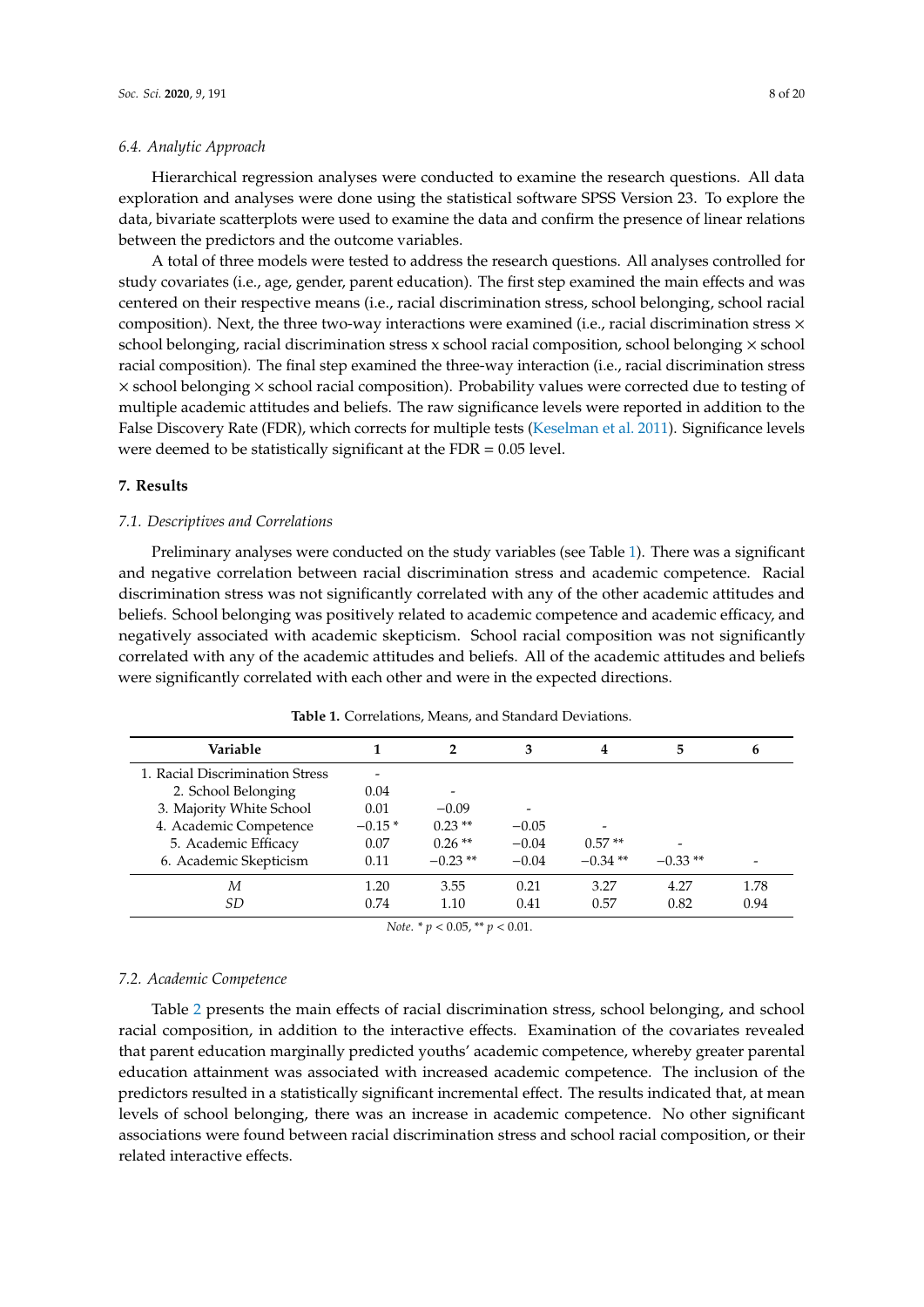|                                |          | Model 1   |         |                  | Model 2    |          |           | Model 3 |        |            |          |           |         |                  |            |
|--------------------------------|----------|-----------|---------|------------------|------------|----------|-----------|---------|--------|------------|----------|-----------|---------|------------------|------------|
| Variable                       | B        | <b>SE</b> | β       | $\boldsymbol{v}$ | <b>FDR</b> | B        | <b>SE</b> | $\beta$ | v      | <b>FDR</b> | B        | <b>SE</b> | ß       | $\boldsymbol{v}$ | <b>FDR</b> |
| Age                            | $-0.00$  | 0.03      | $-0.01$ | 0.89             | 0.89       | $-0.00$  | 0.02      | $-0.00$ | 0.96   | 0.96       | $-0.00$  | 0.03      | $-0.01$ | 0.92             | 0.92       |
| Gender                         | 0.07     | 0.07      | 0.12    | 0.33             | 0.49       | 0.06     | 0.07      | 0.10    | 0.43   | 0.64       | 0.06     | 0.07      | 0.11    | 0.39             | 0.64       |
| Parent Education               | 0.05     | 0.02      | 0.09    | 0.03             | 0.09       | 0.05     | 0.02      | 0.09    | 0.02   | 0.09       | 0.05     | 0.02      | 0.09    | 0.02             | 0.10       |
| <b>RDS</b>                     | $-0.07$  | 0.05      | $-0.09$ | 0.12             | 0.24       | $-0.10$  | 0.05      | $-0.13$ | 0.05   | 0.15       | $-0.10$  | 0.05      | $-0.12$ | 0.06             | 0.20       |
| <b>SB</b>                      | 0.14     | 0.03      | 0.26    | < 0.01           | < 0.01     | 0.12     | 0.03      | 0.23    | < 0.01 | < 0.01     | 0.12     | 0.03      | 0.23    | < 0.01           | < 0.01     |
| <b>MWS</b>                     | $-0.03$  | 0.08      | $-0.06$ | 0.70             | 0.84       | $-0.02$  | 0.09      | $-0.03$ | 0.82   | 0.92       | $-0.03$  | 0.09      | $-0.05$ | 0.76             | 0.84       |
| $RDS \times SB$                |          |           |         |                  |            | 0.08     | 0.05      | 0.11    | 0.12   | 0.27       | 0.06     | 0.05      | 0.09    | 0.26             | 0.52       |
| $RDS \times MWS$               |          |           |         |                  |            | 0.07     | 0.12      | 0.09    | 0.55   | 0.70       | 0.07     | 0.12      | 0.09    | 0.58             | 0.72       |
| $SB \times MWS$                |          |           |         |                  |            | 0.10     | 0.09      | $-0.46$ | 0.22   | 0.39       | 0.11     | 0.09      | 0.19    | 0.21             | 0.52       |
| $RDS \times SB \times MWS$     |          |           |         |                  |            |          |           |         |        |            | 0.10     | 0.14      | 0.15    | 0.45             | 0.64       |
| $R^2$                          | $0.10**$ |           |         |                  |            | 0.11     |           |         |        |            | 0.12     |           |         |                  |            |
| F for change in $\mathbb{R}^2$ | $4.51**$ |           |         |                  |            | $3.51**$ |           |         |        |            | $3.21**$ |           |         |                  |            |

**Table 2.** Hierarchical Regression for Academic Competence.

<span id="page-8-0"></span>*Note.* \*\*  $p < 0.01$ ;  $p =$  conventional probability cutoff value; *FDR* = False Discovery Rate; RDS = Racial Discrimination Stress; SB = School Belonging; MWS = Majority White School.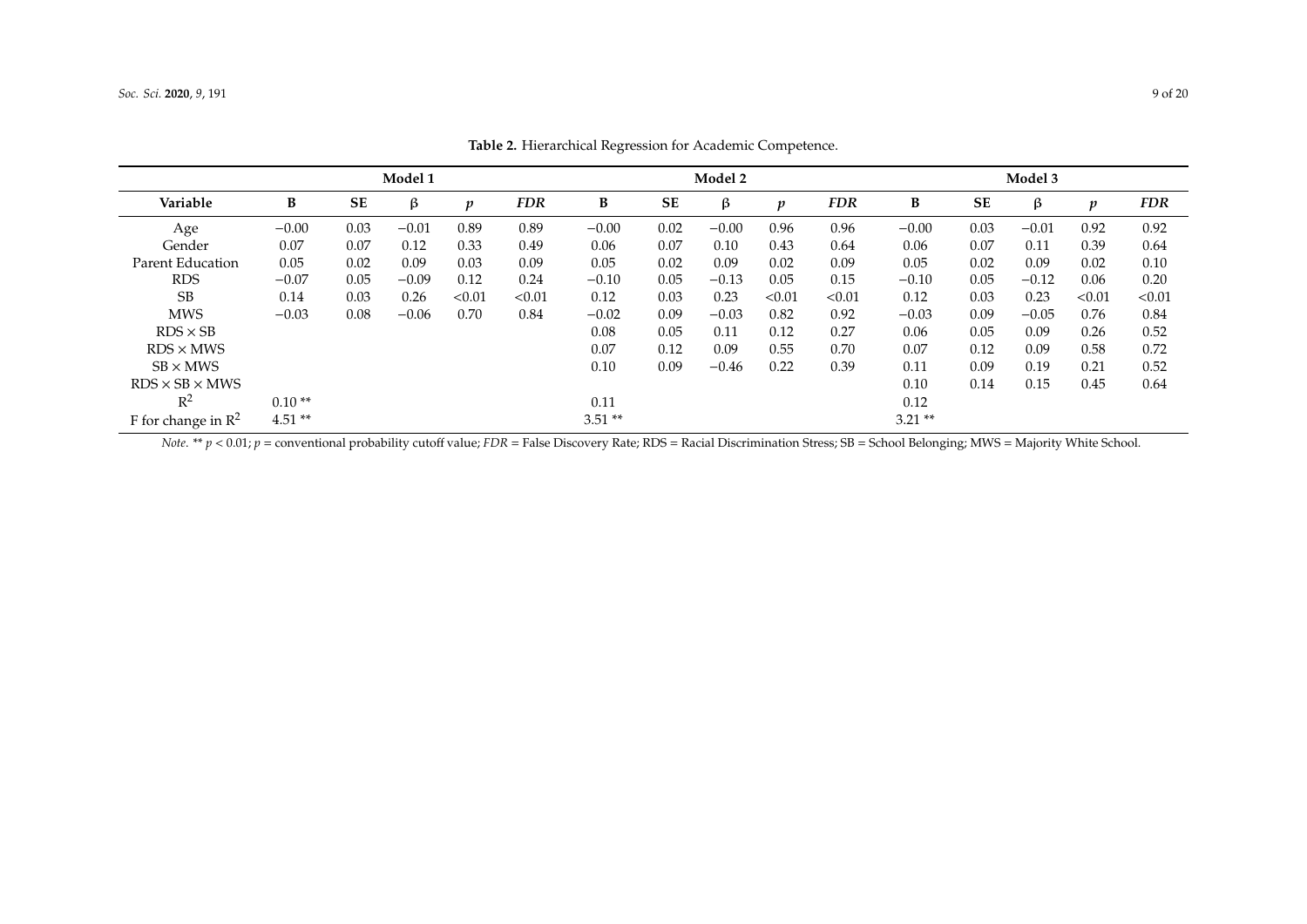# *7.3. Academic E*ffi*cacy 7.3. Academic Efficacy*

The main effects of racial discrimination stress, school belonging, and school racial composition, The main effects of racial discrimination stress, school belonging, and school racial composition, in addition to the interactive effects, are presented in Table [3.](#page-10-0) After controlling for the covariates, the incremental effect of the main effects was statistically significant. Results indicated that, at mean levels of school belonging, there was an increase in academic efficacy. No two−way interactions levels of school belonging, there was an increase in academic efficacy. No two−way interactions significantly added incremental variance in predicating academic efficacy. However, the incremental significantly added incremental variance in predicating academic efficacy. However, the incremental effect of the three-way interaction was statistically significant. As illustrated in Figure [2,](#page-9-0) the lowest effect of the three-way interaction was statistically significant. As illustrated in Figure 2, the lowest reports of academic efficacy were demonstrated by students with high racial discrimination stress reports of academic efficacy were demonstrated by students with high racial discrimination stress levels and low school belonging levels in non-majority White schools. Conversely, the highest reports levels and low school belonging levels in non-majority White schools. Conversely, the highest reports of academic efficacy were evident among students with low racial discrimination stress levels and of academic efficacy were evident among students with low racial discrimination stress levels and high levels of school belonging in non-majority White schools.

<span id="page-9-0"></span>

**Figure 2.** Racial Discrimination Stress on Academic Efficacy Moderated by School Belonging and **Figure 2.** Racial Discrimination Stress on Academic Efficacy Moderated by School Belonging and Majority White Schools. Majority White Schools.

#### *7.4. Academic Skepticism 7.4. Academic Skepticism*

composition, in addition to the interactive effects, are presented in Table [4.](#page-10-1) The model including the covariates and main effects added statistically significant incremental variance. Findings demonstrated that, at mean levels of school belonging, there was decrease in academic skepticism. No other significant associations were found between racial discrimination stress and school racial composition, or their related interactive effects. Results for the main effects of racial discrimination stress, school belonging, and school racial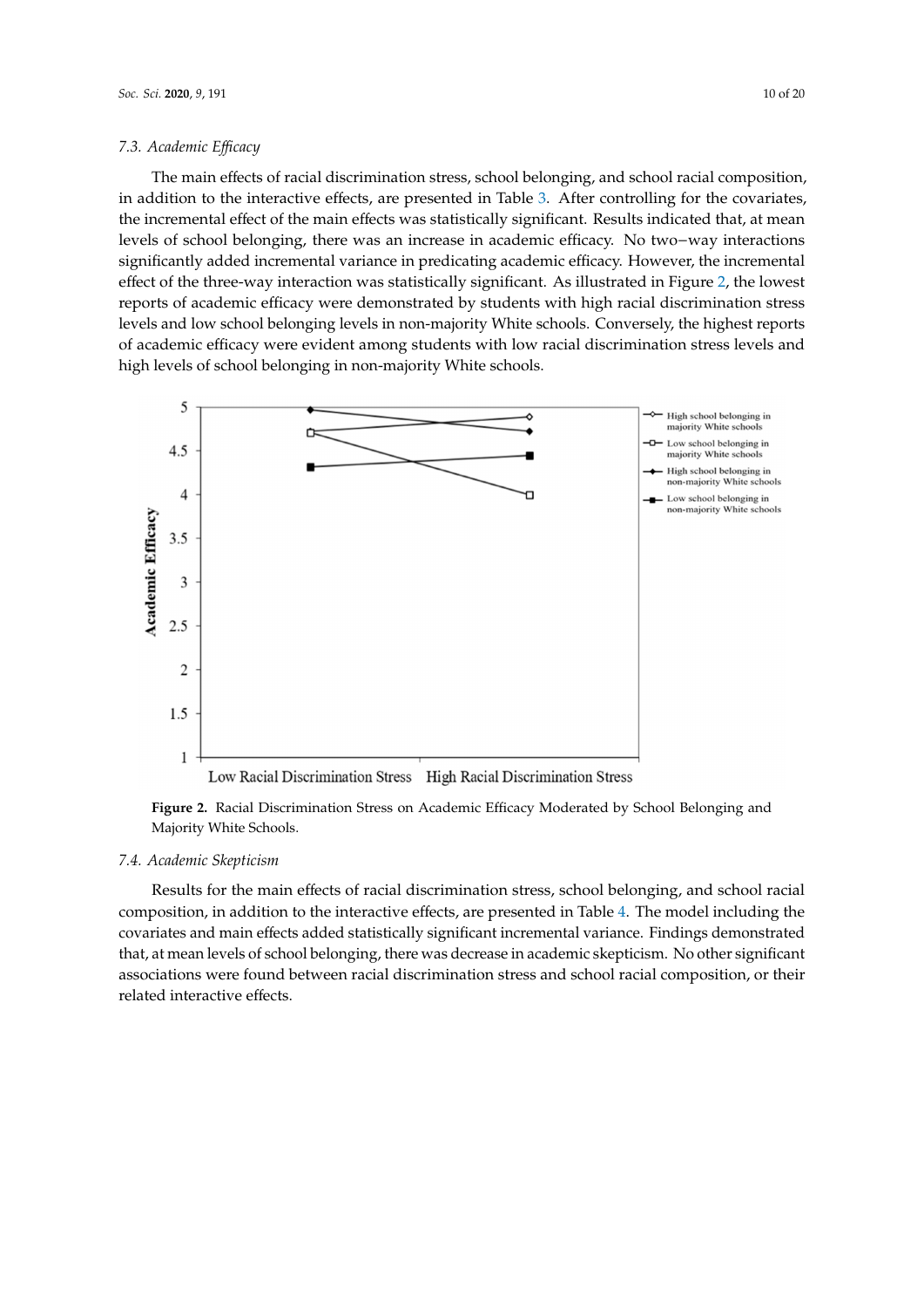| Model 1                        |          |           |         |                  |            |          |           | Model 2 |                  | Model 3    |          |           |         |                  |            |  |
|--------------------------------|----------|-----------|---------|------------------|------------|----------|-----------|---------|------------------|------------|----------|-----------|---------|------------------|------------|--|
| Variable                       | B        | <b>SE</b> | β       | $\boldsymbol{p}$ | <b>FDR</b> | B        | <b>SE</b> | β       | $\boldsymbol{v}$ | <b>FDR</b> | B        | <b>SE</b> | ß       | $\boldsymbol{v}$ | <b>FDR</b> |  |
| Age                            | $-0.04$  | 0.034     | $-0.04$ | 0.35             | 0.50       | $-0.04$  | 0.04      | $-0.04$ | 0.34             | 0.64       | $-0.04$  | 0.04      | $-0.05$ | 0.26             | 0.48       |  |
| Gender                         | 0.08     | 0.10      | 0.10    | 0.42             | 0.50       | 0.07     | 0.10      | 0.08    | 0.49             | 0.65       | 0.09     | 0.10      | 0.11    | 0.35             | 0.50       |  |
| <b>Parent Education</b>        | 0.05     | 0.03      | 0.06    | 0.09             | 0.20       | 0.05     | 0.03      | 0.06    | 0.10             | 0.45       | 0.06     | 0.03      | 0.07    | 0.07             | 0.23       |  |
| <b>RDS</b>                     | $-0.10$  | 0.06      | $-0.09$ | 0.10             | 0.20       | $-0.08$  | 0.07      | $-0.08$ | 0.22             | 0.64       | $-0.07$  | 0.07      | $-0.07$ | 0.29             | 0.48       |  |
| <b>SB</b>                      | 0.21     | 0.04      | 0.28    | < 0.01           | < 0.01     | 0.21     | 0.05      | 0.29    | < 0.01           | < 0.01     | 0.21     | 0.05      | 0.28    | < 0.01           | < 0.01     |  |
| <b>MWS</b>                     | $-0.02$  | 0.12      | $-0.02$ | 0.87             | 0.87       | $-0.01$  | 0.12      | $-0.02$ | 0.90             | 0.90       | $-0.04$  | 0.12      | $-0.05$ | 0.72             | 0.81       |  |
| $RDS \times SB$                |          |           |         |                  |            | 0.04     | 0.07      | 0.04    | 0.51             | 0.65       | $-0.02$  | 0.07      | $-0.03$ | 0.73             | 0.81       |  |
| $RDS \times MWS$               |          |           |         |                  |            | $-0.15$  | 0.17      | $-0.14$ | 0.36             | 0.64       | $-0.18$  | 0.17      | $-0.16$ | 0.28             | 0.48       |  |
| $SB \times MWS$                |          |           |         |                  |            | $-0.02$  | 0.12      | $-0.03$ | 0.86             | 0.90       | $-0.01$  | 0.12      | $-0.01$ | 0.96             | 0.96       |  |
| $RDS \times SB \times MWS$     |          |           |         |                  |            |          |           |         |                  |            | 0.46     | 0.19      | 0.46    | 0.01             | 0.05       |  |
| $R^2$                          | $0.11**$ |           |         |                  |            | 0.11     |           |         |                  |            | $0.13*$  |           |         |                  |            |  |
| F for change in $\mathbb{R}^2$ | $5.03**$ |           |         |                  |            | $3.49**$ |           |         |                  |            | $3.81**$ |           |         |                  |            |  |

**Table 3.** Hierarchical Regression for Academic Efficacy.

*Note*. \*  $p$  < 0.05, \*\*  $p$  < 0.01;  $p$  = conventional probability cutoff value; *FDR* = False Discovery Rate; RDS = Racial Discrimination Stress; SB = School Belonging; MWS = Majority White School.

| Table 4. Hierarchical Regression for Academic Skepticism. |  |  |  |
|-----------------------------------------------------------|--|--|--|
|-----------------------------------------------------------|--|--|--|

<span id="page-10-0"></span>

|                                | Model 1  |           |         |                  |            | Model 2 |           |         |                  |            | Model 3 |           |         |                  |            |  |
|--------------------------------|----------|-----------|---------|------------------|------------|---------|-----------|---------|------------------|------------|---------|-----------|---------|------------------|------------|--|
| Variable                       | B        | <b>SE</b> | β       | $\boldsymbol{p}$ | <b>FDR</b> | В       | <b>SE</b> | β       | $\boldsymbol{p}$ | <b>FDR</b> | B       | <b>SE</b> | β       | $\boldsymbol{p}$ | <b>FDR</b> |  |
| Age                            | $-0.06$  | 0.05      | $-0.06$ | 0.21             | 0.42       | $-0.06$ | 0.05      | $-0.06$ | 0.21             | 0.63       | $-0.06$ | 0.05      | $-0.06$ | 0.24             | 0.71       |  |
| Gender                         | $-0.11$  | 0.12      | $-0.12$ | 0.36             | 0.44       | $-0.13$ | 0.13      | $-0.13$ | 0.32             | 0.69       | $-0.13$ | 0.13      | $-0.14$ | 0.29             | 0.71       |  |
| <b>Parent Education</b>        | $-0.06$  | 0.04      | $-0.07$ | 0.11             | 0.33       | $-0.06$ | 0.04      | $-0.07$ | 0.11             | 0.49       | $-0.06$ | 0.04      | $-0.07$ | 0.11             | 0.55       |  |
| <b>RDS</b>                     | 0.06     | 0.08      | 0.05    | 0.43             | 0.44       | 0.05    | 0.09      | 0.04    | 0.54             | 0.69       | 0.05    | 0.09      | 0.04    | 0.57             | 0.71       |  |
| <b>SB</b>                      | $-0.21$  | 0.05      | $-0.25$ | < 0.01           | < 0.01     | $-0.21$ | 0.06      | $-0.24$ | < 0.01           | < 0.01     | $-0.21$ | 0.06      | $-0.24$ | < 0.01           | < 0.01     |  |
| <b>MWS</b>                     | $-0.11$  | 0.14      | $-0.12$ | 0.44             | 0.44       | $-0.11$ | 0.145     | $-0.12$ | 0.45             | 0.69       | $-0.10$ | 0.15      | $-0.11$ | 0.49             | 0.71       |  |
| $RDS \times SB$                |          |           |         |                  |            | 0.05    | 0.08      | 0.04    | 0.54             | 0.69       | 0.08    | 0.09      | 0.07    | 0.41             | 0.71       |  |
| $RDS \times MWS$               |          |           |         |                  |            | $-0.01$ | 0.21      | $-0.01$ | 0.97             | 0.99       | 0.00    | 0.21      | 0.00    | 0.99             | 0.99       |  |
| $SB \times MWS$                |          |           |         |                  |            | 0.00    | 0.15      | $-0.00$ | 0.99             | 0.99       | $-0.01$ | 0.15      | $-0.01$ | 0.97             | 0.99       |  |
| $RDS \times SB \times MWS$     |          |           |         |                  |            |         |           |         |                  |            | $-0.16$ | 0.24      | $-0.14$ | 0.57             | 0.71       |  |
| $R^2$                          | $0.08**$ |           |         |                  |            | 0.08    |           |         |                  |            | 0.08    |           |         |                  |            |  |
| F for change in $\mathbb{R}^2$ | $3.42**$ |           |         |                  |            | $2.30*$ |           |         |                  |            | 2.11    |           |         |                  |            |  |

<span id="page-10-1"></span>*Note.* \* *p* < 0.05, \*\* *p* < 0.01; *p* = conventional probability cutoff value; *FDR* = False Discovery Rate; RDS = Racial Discrimination Stress; SB = School Belonging; MWS = Majority White School.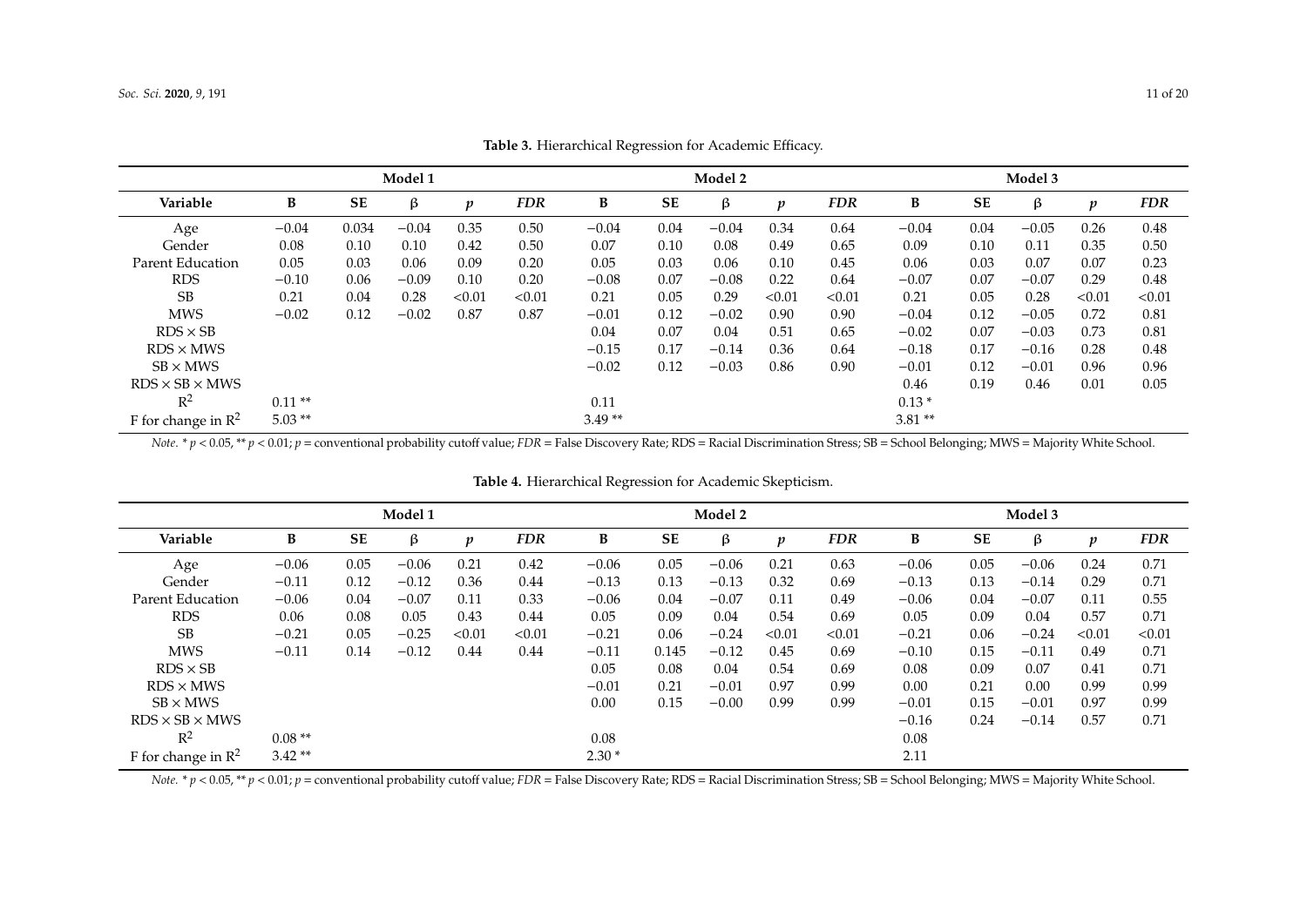#### **8. Discussion**

The current study examined the influence of racial discrimination stress, school belonging, and school racial composition on academic attitudes and beliefs among Black youth using a moderated moderation model. Examinations such as this are critical to understanding the simultaneous influence of normative risk factors, such as racial discrimination stress, and school related protective factors on Black youths' development of academic identities. As of this writing, this is one of a few studies that examine racial discrimination stress among Black youth, given that previous work largely focused on Black college students (Soló[rzano et al.](#page-18-10) [2000;](#page-18-10) [Swim et al.](#page-18-9) [2003\)](#page-18-9). Further, this study is among emerging research examining school belonging as a moderator for racial discrimination stress. We extend previous research by exploring how school racial composition also moderates these relations. Guided by the PVEST, these findings have theoretical implications for understanding risk and protective factors in relation to Black youth and academic outcomes. Findings from the study demonstrated that school belonging positively predicts academic competence and academic efficacy, and negatively predicts academic skepticism. Additionally, within majority White schools, Black youth with high levels of racial discrimination stress and low levels of school belonging reported the lowest academic efficacy. Each of these major findings will be discussed below.

#### *8.1. Racial Discrimination Stress on Academic Attitudes and Beliefs*

Racial discrimination is a common and pervasive stressor in the lives of Black youth [\(Thompson](#page-19-2) [and Gregory](#page-19-2) [2011;](#page-19-2) [Tynes et al.](#page-19-3) [2015\)](#page-19-3). Yet, less is known about the stress that results directly from perceiving racial discrimination, especially among Black youth. Much of the research examining racial discrimination stress on academic attitudes and beliefs is derived from research on college students (see [Reynolds et al.](#page-17-5) [2010;](#page-17-5) Soló[rzano et al.](#page-18-10) [2000;](#page-18-10) [Swim et al.](#page-18-9) [2003\)](#page-18-9). Unexpectedly, racial discrimination stress did not significantly predict any of the academic attitudes and beliefs. This seems to counter previous research suggesting that racial discrimination stress is a significant risk factor to the detriment of Black youths' academic attitudes and beliefs [\(Neblett et al.](#page-17-3) [2006;](#page-17-3) [Thomas et al.](#page-19-4) [2009;](#page-19-4) [Wang and](#page-19-5) [Huguley](#page-19-5) [2012;](#page-19-5) [Wittrup et al.](#page-19-6) [2019\)](#page-19-6). The current study does not seek to negate the substantial research that has repeatedly linked racial discrimination to poor academic outcomes; however, it highlights the complexities of racial discrimination stress. [Reynolds et al.](#page-17-5) [\(2010\)](#page-17-5) reported that racial discrimination stress was linked to decreased extrinsic motivation and increased intrinsic motivation, which further complicates the understanding of stress on academic attitudes and beliefs. Additionally, the lack of significance in this work may be due to the contexts and perpetrators associated with youths' racial discrimination stress. The measurement of racial discrimination stress in this study captures stress resulting from experiences with unspecified perpetrators. Potentially, racial discrimination stress from experiences specific to the school context may be more salient in understanding its influence on academic outcomes among Black youth [\(Banerjee et al.](#page-14-4) [2018\)](#page-14-4).

#### *8.2. School Belonging Promotes Positive Academic Attitudes and Beliefs*

The second research question examined the influence of school belonging on academic attitudes and beliefs. As Black students matriculate through school, they are more likely to drop out, disengage, and identify less as students [\(Doll et al.](#page-15-2) [2013\)](#page-15-2). Black students are vulnerable to harmful factors that put their educational success at risk [\(Bowman et al.](#page-15-0) [2018\)](#page-15-0); therefore, establishment of school belonging is imperative for their success. Most of the research on school belonging has substantiated its relation to increased positive academic outcomes [\(Booker](#page-14-1) [2006,](#page-14-1) [2004;](#page-14-2) [Goodenow and Grady,](#page-16-20) [1993;](#page-16-20) [Singh et al.](#page-18-18) [2010\)](#page-18-18), while less is known about its relation to negative academic outcomes. Findings from this study demonstrated that school belonging was positively associated with academic competence and academic efficacy, while it was negatively associated with academic skepticism. These associations were significant at both the conventional and corrected FDR significance levels.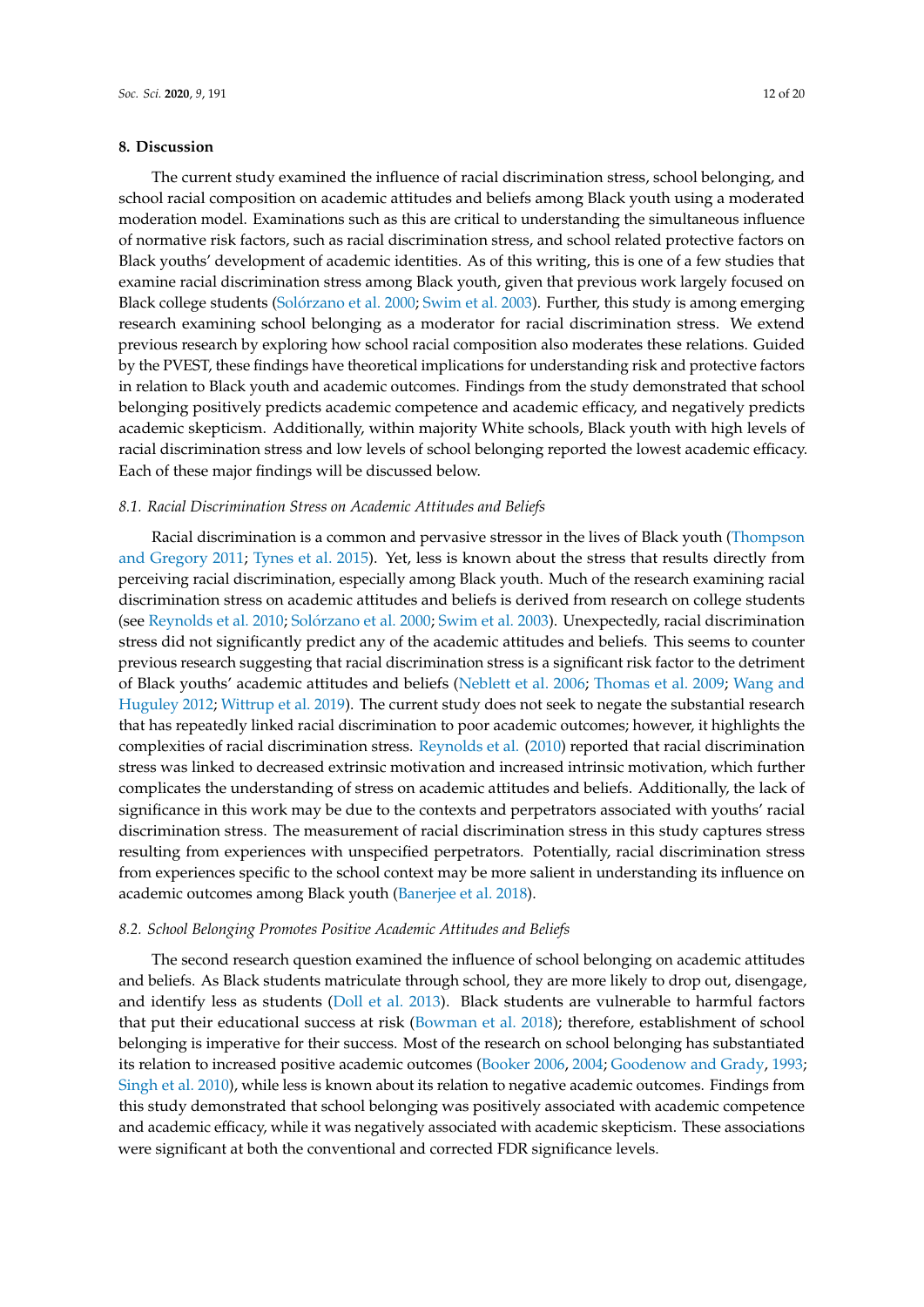Despite the ongoing discussion surrounding the achievement gap and lower academic motivation among Black students, this work suggests that not only do Black students report feelings of school belonging, but that it also positively influences their academic attitudes and beliefs. [Gray et al.](#page-16-3) [\(2018\)](#page-16-3) discuss salient components for the development of school belonging among Black students, such as receiving positive messages, instructional strategies, and the historical context. Research has documented that, although Black students are more likely to receive negative messages about their academic success, there is still a process by which they develop school belonging, which positively impacts their academic success [\(Booker](#page-14-1) [2006\)](#page-14-1). Possible explanations for this process among Black youth must address demographic and contextual risk and protective factors that contribute to formation of school belonging. Findings from [Dotterer and Wehrspann](#page-16-12) [\(2016\)](#page-16-12), [Uwah et al.](#page-19-1) [\(2008\)](#page-19-1), and [Butler-Barnes](#page-15-15) [et al.](#page-15-15) [\(2015\)](#page-15-15) link school belonging to academic competence, academic efficacy, and academic skepticism, which is further supported in the present investigation. Expanding on previous findings, this work illustrates Black youths' ability to develop school belonging despite their feelings of racial discrimination stress. Whereas previous studies focused on the link between school belonging and academic attitudes and beliefs, our work broadens these findings by additionally highlighting the co-occurrence of racial discrimination stress, thereby potentially extending understanding of the importance of school belonging for Black youth.

#### *8.3. School Belonging as a Bu*ff*er in Majority White Schools*

The third research question assessed whether school belonging moderates the relation between racial discrimination stress and academic attitudes and beliefs, while additionally examining the influence of school racial composition. Concerning Black students, prior research has examined school bonding as a protective factor against teacher racial discrimination experiences [\(Bryan et al.](#page-15-11) [2018\)](#page-15-11). Results from the present study suggest that, within majority White schools, school belonging moderated the relation between racial discrimination stress and academic efficacy. High levels of school belonging demonstrated a buffering effect for high levels of racial discrimination stress in majority White schools. Conversely, school racial composition exacerbated the effect of high levels of racial discrimination stress and low levels of school belonging on academic efficacy.

There have been few studies examining racial discrimination, school belonging, and school racial composition, and the results have been mixed. Of particular interest were the circumstances for youth with the lowest reports of academic efficacy, where attending a majority White school seemed to exacerbate the cumulative effect of high levels of racial discrimination stress and low levels of school belonging. [Ueno](#page-19-7) [\(2009\)](#page-19-7) established that, among Black students, attending schools with same race peers is linked to decreased racial discrimination and increased belonging and satisfaction towards school. Thus, findings from the current study may be explained by the heightened presence of White peers, who may be the perpetrators of racial discrimination in their school community [\(Allen](#page-14-5) [2013;](#page-14-5) [Conway-Turner et al.](#page-15-16) [2020;](#page-15-16) [Uwah et al.](#page-19-1) [2008\)](#page-19-1). However, for those who are able to develop high levels of school belonging in contexts such as these, the importance may not be attending a school with people of the same ethnic-racial group, but feeling like you belong in the school regardless of the racial composition. [Gray et al.](#page-16-3) [\(2018\)](#page-16-3) detailed the interpersonal, instructional, and institutional opportunities that support the development of school belonging among ethnic-racial minority youth. [Conway-Turner](#page-15-16) [et al.](#page-15-16) [\(2020\)](#page-15-16) and [Matthews](#page-17-18) [\(2020\)](#page-17-18) focus on the role of teachers and instruction in promoting academic success and feelings of belonging among students. While [Conway-Turner et al.](#page-15-16) [\(2020\)](#page-15-16) argue a possible race match between teachers and students for more favorable outcomes, [Matthews](#page-17-18) [\(2020\)](#page-17-18) found that teacher reports of emotional and instructional support were associated with students' sense of belonging. Taking together previous research and findings from the present study, we note that it is imperative to consider the racial context of Black youths' schools when seeking to understand the effects of racial discrimination stress and school belonging on academic attitudes and beliefs, particularly when identifying protective factors.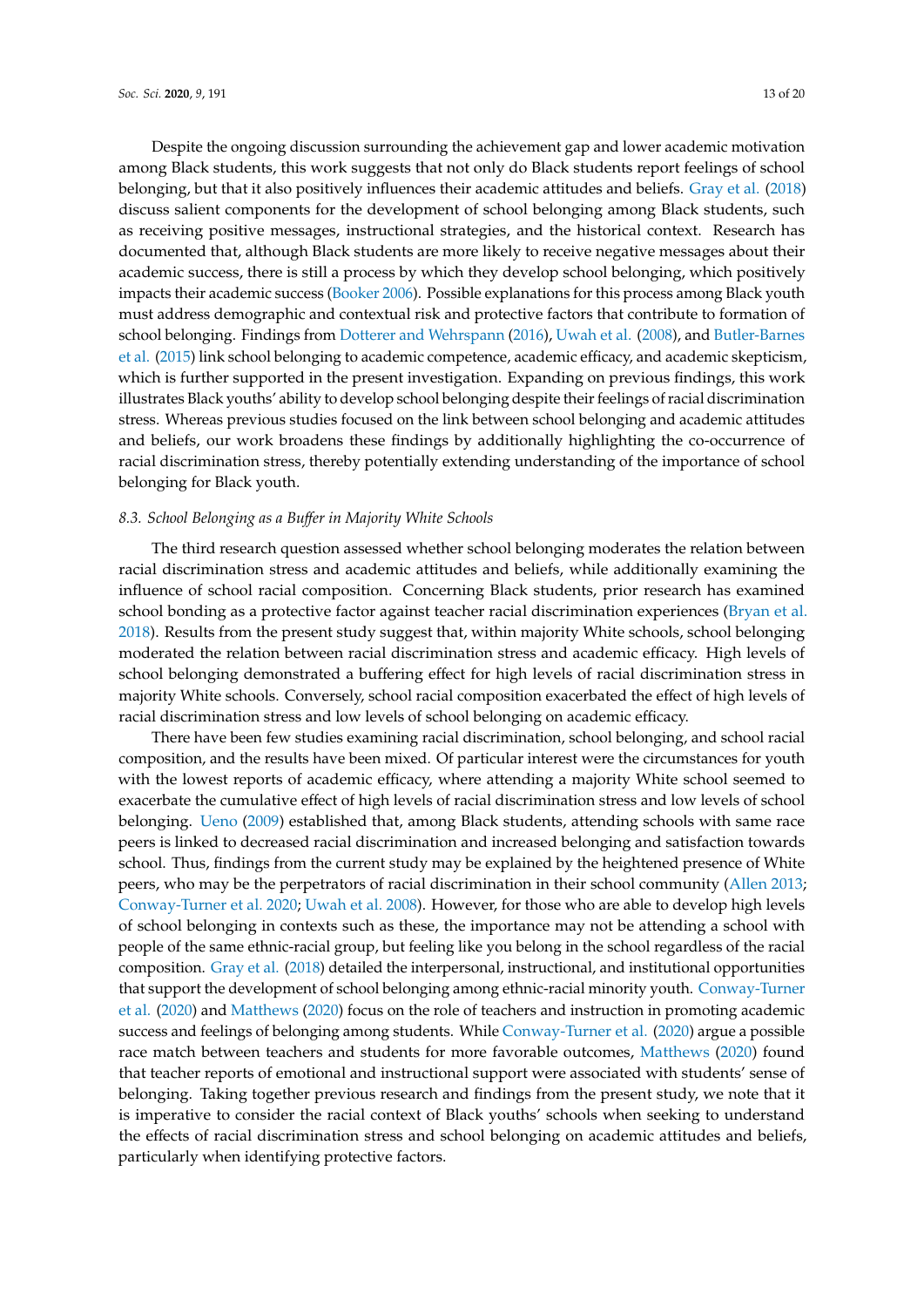This study provides insights into the role of racial discrimination stress, school belonging, and school racial composition on the academic attitudes and beliefs among Black students; however, it is not without limitations. First, the present study was cross-sectional such that these associations were not examined longitudinally to determine the influence of racial discrimination stress, school belonging, and school racial composition on academic attitudes over time. Due to the cross-sectional nature of this study, no causal inferences could be made from the findings. Future work should examine longitudinal data to explore the long-term benefits of school belonging against racial discrimination stress in promoting academic attitudes and beliefs. Another limitation concerns the sample, given that a convenience sample was used. The experiences of these particular youth may not be applicable to Black youth in other settings. An additional limitation concerns the fact that a portion of the sample

was recruited online. The use of an online recruiting tool makes it impossible to verify participants' African heritage such that some participants could have pretended to be Black. However, prior research has supported the effectiveness of online recruiting tools such as Facebook and Amazon Turk [\(Bartneck et al.](#page-14-6) [2015\)](#page-14-6). Finally, there is a limitation surrounding the lack of males in the study given that the sample is predominantly female. Research has shown that there are gender differences in perceptions of racial discrimination [\(Assari et al.](#page-14-7) [2018;](#page-14-7) [Chavous et al.](#page-15-3) [2008;](#page-15-3) [Stevens-Watkins et al.](#page-18-8) [2011\)](#page-18-8), and these differences in perceiving racial discrimination may not accurately capture the youths' experiences of racial discrimination that are reported in this study.

These findings encourage future exploration to better understand the influence of racial discrimination stress, school belonging, and school racial composition on academic attitudes and beliefs among Black youth. Future work should consider culturally relevant factors in the lives of Black youth and how these factors may contribute to academic attitudes and beliefs. Racial identity and racial socialization are well documented in the literature as salient factors in the lives of Black youth and are linked with positive academic outcomes [\(Brown et al.](#page-15-17) [2009;](#page-15-17) [Chavous et al.](#page-15-18) [2003;](#page-15-18) [Chavous et al.](#page-15-3) [2008;](#page-15-3) [Neblett et al.](#page-17-3) [2006\)](#page-17-3). Future research incorporating these constructs may account for differences among Black youth and explain the complex relation between racial discrimination stress, school belonging, and school racial composition. Understanding the racial and academic experiences of Black youth calls for examination of the contexts that shape their lived experiences. While this work focused on school racial composition, future work may consider neighborhood racial composition, or factors specifically related to school, which strengthen the effect of school belonging on racial discrimination stress. These research questions allow for a nuanced understanding of how to promote school belonging among students who may be the most vulnerable to receiving negative messages about where they fit in academic spaces and their academic success.

#### *8.5. Theoretical Implications*

PVEST has a strong focus on the development of identity among minority adolescents [\(Spencer et al.](#page-18-2) [1997;](#page-18-2) [Swanson et al.](#page-18-4) [2009\)](#page-18-4). According to PVEST, youths' development of academic attitudes and beliefs occurs through simultaneous navigation of risk and protective factors. This study examined racial discrimination stress as a risk factor among Black youth, thus, examining how youth engage with stress. Additionally, school belonging is associated with students' identity as members of a school community, while academic attitudes and beliefs are associated with students' academic identity, which aligns with the identity focus of PVEST. In this study, we acknowledge the widespread influence of racial discrimination stress and seek to understand its compound effect on school belonging. As modeled by the PVEST, we also examined a factor related to the school (i.e., school racial composition) to investigate how the protective nature of school belonging on youths' academic attitudes and beliefs may vary in majority White schools. Our results highlight that, within majority White schools, having high levels of school belonging is protective against high levels of racial discrimination stress. Conversely, for youth with low levels of school belonging, the racial composition of the school exacerbates the harmful effects of racial discrimination stress, potentially acting as an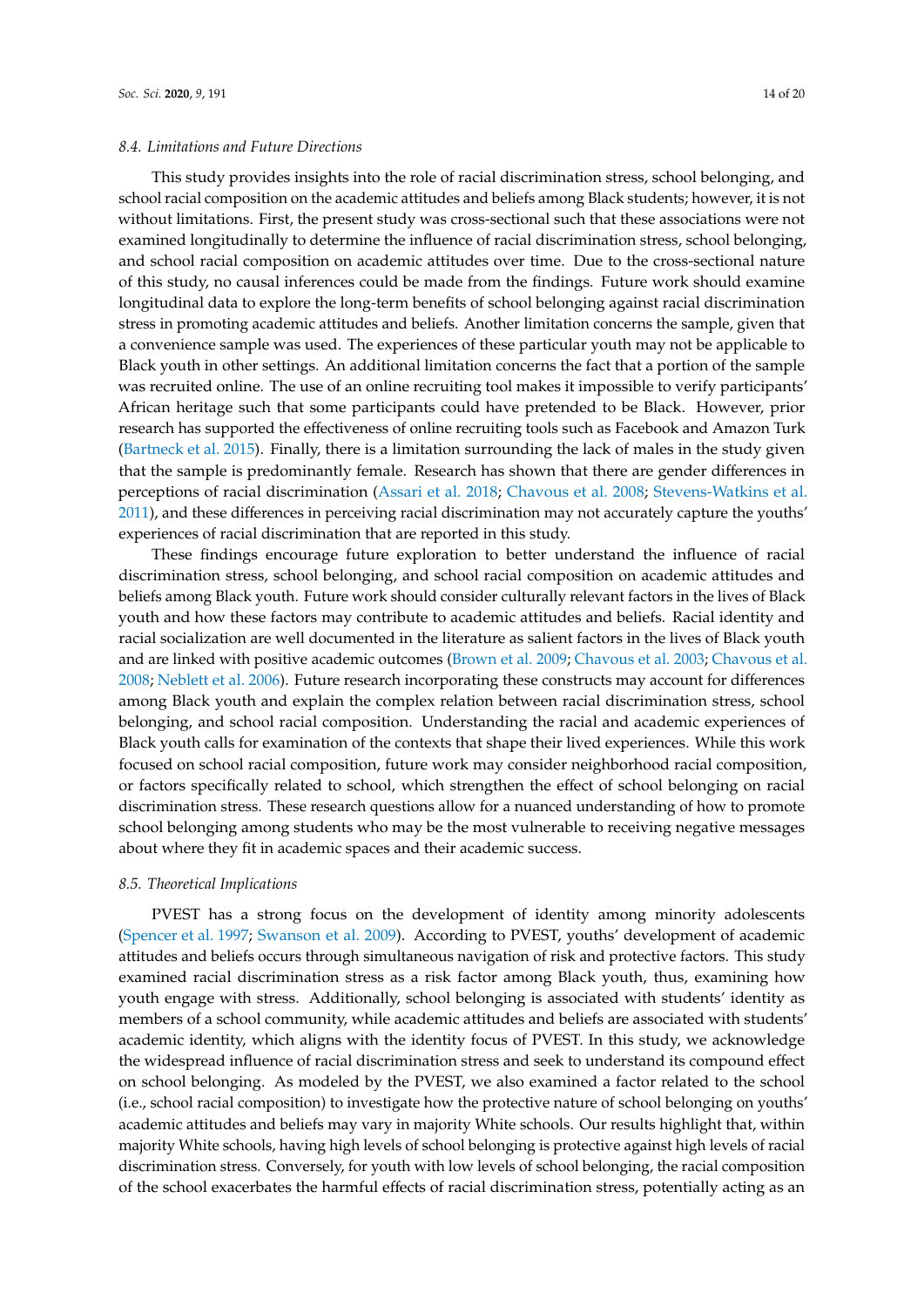additional risk factor. Guided by the PVEST, this work illustrates how environmental contexts for Black youth influence their risk and protective factors.

#### *8.6. Conclusions*

There was a time in the United States when Black students were purposefully and systematically kept out of academic spaces [\(Coleman](#page-15-19) [1966;](#page-15-19) [Fine](#page-16-21) [1986\)](#page-16-21). While some may argue that these practices persist, there is no denying the strides that Black students have made, which are demonstrated by decreased retention rates in kindergarten through 12th grade and increased postsecondary degree conferrals [\(National Center for Education Statistics](#page-17-19) [2019a,](#page-17-19) [2019d\)](#page-17-20). Although most discourse centers around the ways in which Black students lag behind, the current study seeks to highlight the mechanisms by which they identify with their schools and cultivate academic identities. The success of Black students cannot be understood without acknowledging their experiences with racism, the historical context surrounding Blacks in America, or that racial discrimination stress is a continued experience for Black students. Yet, Black youths' ability to find ways of belonging in their schools and developing positive academic attitudes and beliefs are indicative of resilience. Black students are at risk of harmful racial experiences, and attending a majority White school may exacerbate those effects. However, protective factors such as school belonging allow Black excellence to prevail.

**Author Contributions:** K.S.M. came up with the conceptualization of the manuscript, analyzed the data, and was the primary author on all sections of the manuscript. E.K.S. is the principal investigator on the project and helped with the original draft preparation, reviewing, and editing. M.I. helped to supervise the analysis of the data. S.L.J. contributed to reviewing and editing the manuscript. All authors have read and agreed to the published version of the manuscript.

**Funding:** This project was partially funded by the generous support of the GlaxoSmithKline Foundation to the University of North Carolina at Chapel Hill Program on Ethnicity, Culture, and Health Outcomes (ECHO).

**Conflicts of Interest:** The authors declare no conflict of interest.

## **References**

- <span id="page-14-0"></span>Agyemang, Charles. 2005. Negro, Black, Black African, African Caribbean, African American or What? Labelling African Origin Populations in the Health Arena in the 21st Century. *Journal of Epidemiology & Community Health* 59: 1014–18. [\[CrossRef\]](http://dx.doi.org/10.1136/jech.2005.035964)
- <span id="page-14-5"></span>Allen, Quaylan. 2013. 'They Think Minority Means Lesser Than': Black Middle-Class Sons and Fathers Resisting Microaggressions in the School. *Urban Education* 48: 171–97. [\[CrossRef\]](http://dx.doi.org/10.1177/0042085912450575)
- <span id="page-14-7"></span>Assari, Shervin, Ritesh Mistry, and Cleopatra Caldwell. 2018. Perceived Discrimination and Substance Use among Caribbean Black Youth; Gender Differences. *Brain Sciences* 8: 131. [\[CrossRef\]](http://dx.doi.org/10.3390/brainsci8070131) [\[PubMed\]](http://www.ncbi.nlm.nih.gov/pubmed/29987209)
- <span id="page-14-4"></span>Banerjee, Meeta, Christy Byrd, and Stephanie Rowley. 2018. The Relationships of School-Based Discrimination and Ethnic-Racial Socialization to African American Adolescents' Achievement Outcomes. *Social Sciences* 7: 208. [\[CrossRef\]](http://dx.doi.org/10.3390/socsci7100208)
- <span id="page-14-6"></span>Bartneck, Christoph, Andreas Duenser, Elena Moltchanova, and Karolina Zawieska. 2015. Comparing the Similarity of Responses Received from Studies in Amazon's Mechanical Turk to Studies Conducted Online and with Direct Recruitment." Edited by Martin Voracek. *PLoS ONE* 10: e0121595. [\[CrossRef\]](http://dx.doi.org/10.1371/journal.pone.0121595) [\[PubMed\]](http://www.ncbi.nlm.nih.gov/pubmed/25876027)
- <span id="page-14-3"></span>Bondy, Jennifer M., Anthony A. Peguero, and Brent E. Johnson. 2017. The Children of Immigrants' Academic Self-Efficacy: The Significance of Gender, Race, Ethnicity, and Segmented Assimilation. *Education and Urban Society* 49: 486–517. [\[CrossRef\]](http://dx.doi.org/10.1177/0013124516644049)
- <span id="page-14-2"></span>Booker, Keonya Charlyn. 2004. Exploring School Belonging and Academic Achievement in African American Adolescents. *Curriculum & Teaching Dialogue* 6: 131–43. Available online: https://[web-b-ebscohost-com.ezproxy1.lib.asu.edu](https://web-b-ebscohost-com.ezproxy1.lib.asu.edu/ehost/pdfviewer/pdfviewer?vid=1&sid=2792f441-f949-43cf-a4a5-23a45a8e9973%40sessionmgr101)/ehost/pdfviewer/pdfviewer?vid=1&sid=2792f441-f949- [43cf-a4a5-23a45a8e9973%40sessionmgr101](https://web-b-ebscohost-com.ezproxy1.lib.asu.edu/ehost/pdfviewer/pdfviewer?vid=1&sid=2792f441-f949-43cf-a4a5-23a45a8e9973%40sessionmgr101) (accessed on 16 April 2020).
- <span id="page-14-1"></span>Booker, Keonya Charlyn. 2006. School Belonging and the African American Adolescent: What Do We Know and Where Should We Go? *The High School Journal* 89: 1–7. [\[CrossRef\]](http://dx.doi.org/10.1353/hsj.2006.0005)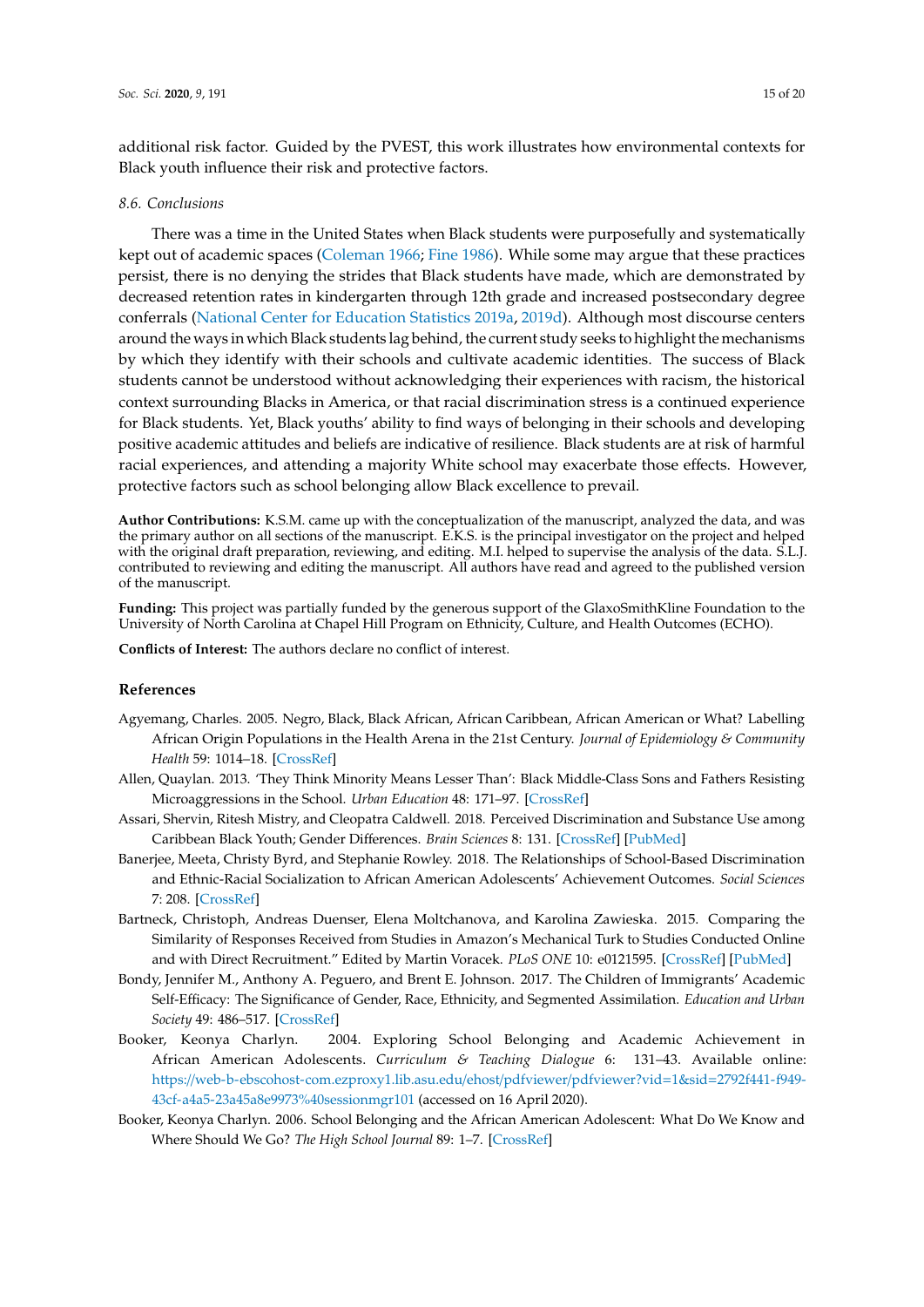- <span id="page-15-12"></span>Bottiani, Jessika H., Catherine P. Bradshaw, and Tamar Mendelson. 2017. A Multilevel Examination of Racial Disparities in High School Discipline: Black and White Adolescents' Perceived Equity, School Belonging, and Adjustment Problems. *Journal of Educational Psychology* 109: 532–45. [\[CrossRef\]](http://dx.doi.org/10.1037/edu0000155)
- <span id="page-15-13"></span>Bower, Kelly M., Roland J. Thorpe Jr., Charles Rohde, and Darrell J. Gaskin. 2014. The Intersection of Neighborhood Racial Segregation, Poverty, and Urbanicity and its Impact on Food Store Availability in the United States. *Preventive Medicine* 58: 33–39. [\[CrossRef\]](http://dx.doi.org/10.1016/j.ypmed.2013.10.010)
- <span id="page-15-0"></span>Bowman, Barbara T., James P. Comer, and David J. Johns. 2018. Addressing the African American Achievement Gap: Three Leading Educators Issue a Call to Action. *YC Young Children* 73: 14–23. Available online: [https:](https://www.naeyc.org/resources/pubs/yc/may2018/positive-early-math-af-am-boys) //www.naeyc.org/resources/pubs/yc/may2018/[positive-early-math-af-am-boys](https://www.naeyc.org/resources/pubs/yc/may2018/positive-early-math-af-am-boys) (accessed on 16 April 2020).
- <span id="page-15-10"></span>Briley, Daniel A., Matthew Domiteaux, and Elliot M. Tucker-Drob. 2014. Achievement-Relevant Personality: Relations with the Big Five and Validation of an Efficient Instrument. *Learning and Individual Di*ff*erences* 32: 26–39. [\[CrossRef\]](http://dx.doi.org/10.1016/j.lindif.2014.03.010)
- <span id="page-15-17"></span>Brown, Tiffany L., Miriam R. Linver, Melanie Evans, and Donna DeGennaro. 2009. African–American Parents' Racial and Ethnic Socialization and Adolescent Academic Grades: Teasing Out the Role of Gender. *Journal of Youth and Adolescence* 38: 214–27. [\[CrossRef\]](http://dx.doi.org/10.1007/s10964-008-9362-z) [\[PubMed\]](http://www.ncbi.nlm.nih.gov/pubmed/19636719)
- <span id="page-15-11"></span>Bryan, Julia, Joseph M. Williams, Jungnam Kim, Stephaney S. Morrison, and Cleopatra H. Caldwell. 2018. Perceived Teacher Discrimination and Academic Achievement among Urban Caribbean Black and African American Youth: School Bonding and Family Support as Protective Factors. *Urban Education* 1: 1–24. [\[CrossRef\]](http://dx.doi.org/10.1177/0042085918806959)
- <span id="page-15-15"></span>Butler-Barnes, Sheretta T., Lorena Estrada-Martinez, Rosa J. Colin, and Brittni D. Jones. 2015. School and Peer Influences on the Academic Outcomes of African American Adolescents. *Journal of Adolescence* 44: 168–81. [\[CrossRef\]](http://dx.doi.org/10.1016/j.adolescence.2015.07.007)
- <span id="page-15-4"></span>Carter, Robert T. 2007. Racism and Psychological and Emotional Injury: Recognizing and Assessing Race-Based Traumatic Stress. *The Counseling Psychologist* 35: 13–105. [\[CrossRef\]](http://dx.doi.org/10.1177/0011000006292033)
- <span id="page-15-6"></span>Carter, Robert T., and Amy L. Reynolds. 2011. Race-Related Stress, Racial Identity Status Attitudes, and Emotional Reactions of Black Americans. *Cultural Diversity and Ethnic Minority Psychology* 17: 156–62. [\[CrossRef\]](http://dx.doi.org/10.1037/a0023358)
- <span id="page-15-5"></span>Carter, Prudence L., Kevin Grant Welner, and Gloria Ladson-Billings, eds. 2013. *Closing the Opportunity Gap: What America Must Do to Give Every Child an Even Chance*. Oxford and New York: Oxford University Press.
- <span id="page-15-8"></span>Cernkovich, Stephen A., and Peggy C. Giordano. 1992. School Bonding, Race, and Delinquency. *Criminology* 30: 261–91. [\[CrossRef\]](http://dx.doi.org/10.1111/j.1745-9125.1992.tb01105.x)
- <span id="page-15-18"></span>Chavous, Tabbye M., Debra Hilkene Bernat, Karen Schmeelk-Cone, Cleopatra H. Caldwell, Laura Kohn-Wood, and Marc A. Zimmerman. 2003. Racial Identity and Academic Attainment Among African American Adolescents. *Child Development* 74: 1076–90. [\[CrossRef\]](http://dx.doi.org/10.1111/1467-8624.00593)
- <span id="page-15-3"></span>Chavous, Tabbye M., Deborah Rivas-Drake, Ciara Smalls, Tiffany Griffin, and Courtney Cogburn. 2008. Gender Matters, Too: The Influences of School Racial Discrimination and Racial Identity on Academic Engagement Outcomes among African American Adolescents. *Developmental Psychology* 44: 637–54. [\[CrossRef\]](http://dx.doi.org/10.1037/0012-1649.44.3.637)
- <span id="page-15-19"></span>Coleman, James S. 1966. *Equality of Educational Opportunity [Summary Report]*; Washington, DC: US Department of Health, Education, Welfare: Office of Education, vol. 2.
- <span id="page-15-16"></span>Conway-Turner, Jameela, Joseph Williams, and Adam Winsler. 2020. Does Diversity Matter? School Racial Composition and Academic Achievement of Students in a Diverse Sample. *Urban Education* 0: 1–33. [\[CrossRef\]](http://dx.doi.org/10.1177/0042085920902257)
- <span id="page-15-1"></span>Crabtree, Lenora M., Sonyia C. Richardson, and Chance W. Lewis. 2019. The Gifted Gap, STEM Education, and Economic Immobility. *Journal of Advanced Academics* 30: 203–31. [\[CrossRef\]](http://dx.doi.org/10.1177/1932202X19829749)
- <span id="page-15-9"></span>Dang, Michelle T. 2014. Social Connectedness and Self-Esteem: Predictors of Resilience in Mental Health among Maltreated Homeless Youth. *Issues in Mental Health Nursing* 35: 212–19. [\[CrossRef\]](http://dx.doi.org/10.3109/01612840.2013.860647) [\[PubMed\]](http://www.ncbi.nlm.nih.gov/pubmed/24597587)
- <span id="page-15-7"></span>Danoff-Burg, Sharon, Hazel M. Prelow, and Rebecca R. Swenson. 2004. Hope and Life Satisfaction in Black College Students Coping with Race-Related Stress. *Journal of Black Psychology* 30: 208–28. [\[CrossRef\]](http://dx.doi.org/10.1177/0095798403260725)
- <span id="page-15-14"></span>Davis-Kean, Pamela E. 2005. The Influence of Parent Education and Family Income on Child Achievement: The Indirect Role of Parental Expectations and the Home Environment. *Journal of Family Psychology* 19: 294–304. [\[CrossRef\]](http://dx.doi.org/10.1037/0893-3200.19.2.294)
- <span id="page-15-2"></span>Doll, Jonathan Jacob, Zohreh Eslami, and Lynne Walters. 2013. Understanding why Students Drop Out of High School, According to Their Own Reports: Are They Pushed or Pulled, or do They Fall Out? A comparative analysis of seven nationally representative studies. *Sage Open* 3: 1–15. [\[CrossRef\]](http://dx.doi.org/10.1177/2158244013503834)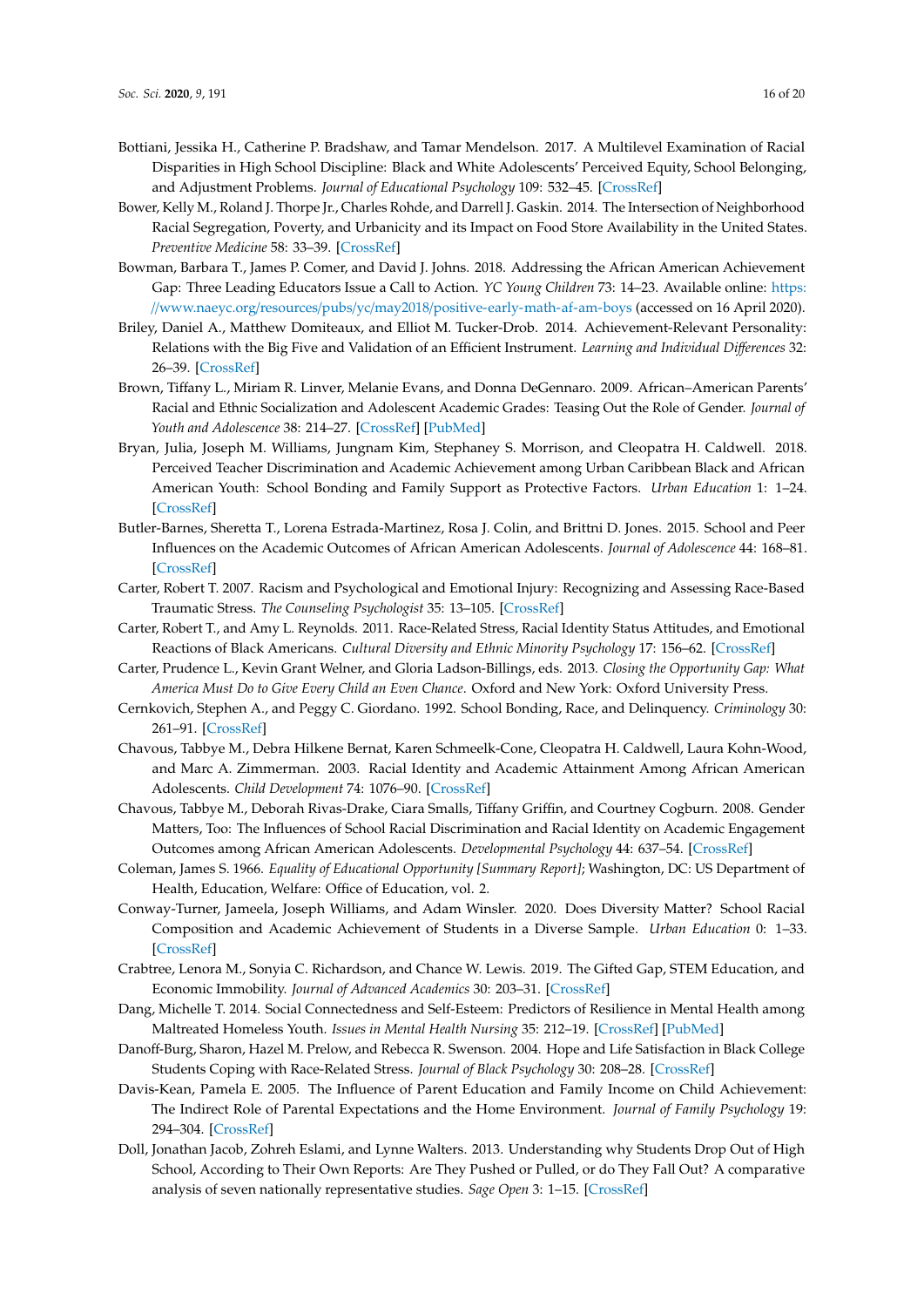- <span id="page-16-11"></span>Doménech-Betoret, Fernando, Laura Abellán-Roselló, and Amparo Gómez-Artiga. 2017. Self-Efficacy, Satisfaction, and Academic Achievement: The Mediator Role of Students' Expectancy-Value Beliefs. *Frontiers in Psychology* 8: 1193. [\[CrossRef\]](http://dx.doi.org/10.3389/fpsyg.2017.01193)
- <span id="page-16-12"></span>Dotterer, Aryn M., and Elizabeth Wehrspann. 2016. Parent Involvement and Academic Outcomes among Urban Adolescents: Examining the Role of School Engagement. *Educational Psychology* 36: 812–30. [\[CrossRef\]](http://dx.doi.org/10.1080/01443410.2015.1099617)
- <span id="page-16-21"></span>Fine, Michelle. 1986. Why Urban Adolescents Drop into and Out of Public High School. *Teachers College Record* 87: 393–409. Available online: https://www.karolinetrepper.com/s/[Fine-Why-Students-Drop-Out-of-HS.pdf](https://www.karolinetrepper.com/s/Fine-Why-Students-Drop-Out-of-HS.pdf) (accessed on 16 April 2020).
- <span id="page-16-0"></span>Ford, Donna Y., Tarek C. Grantham, and Gilman W. Whiting. 2008. Another Look at the Achievement Gap: Learning from the Experiences of Gifted Black Students. *Urban Education* 43: 216–39. [\[CrossRef\]](http://dx.doi.org/10.1177/0042085907312344)
- <span id="page-16-14"></span>Gillen-O'Neel, Cari, and Andrew Fuligni. 2013. A Longitudinal Study of School Belonging and Academic Motivation Across High School. *Child Development* 84: 678–92. [\[CrossRef\]](http://dx.doi.org/10.1111/j.1467-8624.2012.018)
- <span id="page-16-20"></span>Goodenow, Carol, and Kathleen E. Grady. 1993. The Relationship of School Belonging and Friends' Values to Academic Motivation Among Urban Adolescent Students. *The Journal of Experimental Education* 62: 60–71. [\[CrossRef\]](http://dx.doi.org/10.1080/00220973.1993.9943831)
- <span id="page-16-3"></span>Gray, DeLeon L., Elan C. Hope, and Jamaal S. Matthews. 2018. Black and Belonging at School: A Case for Interpersonal, Instructional, and Institutional Opportunity Structures. *Educational Psychologist* 53: 97–113. [\[CrossRef\]](http://dx.doi.org/10.1080/00461520.2017.1421466)
- <span id="page-16-1"></span>Gregory, Anne, Russell J. Skiba, and Pedro A. Noguera. 2010. The Achievement Gap and the Discipline Gap: Two Sides of the Same Coin? *Educational Researcher* 39: 59–68. [\[CrossRef\]](http://dx.doi.org/10.3102/0013189X09357621)
- <span id="page-16-13"></span>Gutman, Leslie Morrison, and Carol Midgley. 2000. The Role of Protective Factors in Supporting the Academic Achievement of Poor African American Students During the Middle School Transition. *Journal of Youth and Adolescence* 29: 223–49. [\[CrossRef\]](http://dx.doi.org/10.1023/A:1005108700243)
- <span id="page-16-18"></span><span id="page-16-17"></span>Harrell, Shelly P. 1994. The Racism and Life Experience Scales. Unpublished Manuscript.
- Harrell, Shelly P. 1997. Development and Validation of Scales to Measure Racism-Related Stress. Paper presented at the 6th Biennial Conference of the Society for Community Research and Action, Columbia, SC, USA, May 28–31.
- <span id="page-16-6"></span>Harrell, Shelly P. 2000. A Multidimensional Conceptualization of Racism-Related Stress: Implications for the Well-Being of People of Color. *American Journal of Orthopsychiatry* 70: 42–57. [\[CrossRef\]](http://dx.doi.org/10.1037/h0087722) [\[PubMed\]](http://www.ncbi.nlm.nih.gov/pubmed/10702849)
- <span id="page-16-15"></span>Harris-Britt, April, Cecelia R. Valrie, Beth Kurtz-Costes, and Stephanie J. Rowley. 2007. Perceived Racial Discrimination and Self-Esteem in African American Youth: Racial Socialization as a Protective Factor: Perceived Racial Discrimination and Self-Esteem. *Journal of Research on Adolescence* 17: 669–82. [\[CrossRef\]](http://dx.doi.org/10.1111/j.1532-7795.2007.00540.x)
- <span id="page-16-10"></span>Harter, Susan. 1982. The Perceived Competence Scale for Children. *Child Development* 53: 87. [\[CrossRef\]](http://dx.doi.org/10.2307/1129640)
- <span id="page-16-4"></span>Honora, Detris. 2003. Urban African American Adolescents and School Identification. *Urban Education* 38: 58–76. [\[CrossRef\]](http://dx.doi.org/10.1177/0042085902238686)
- <span id="page-16-7"></span>Johnson-Ahorlu, Robin Nicole. 2013. Our Biggest Challenge Is Stereotypes': Understanding Stereotype Threat and the Academic Experiences of African American Undergraduates. *The Journal of Negro Education* 82: 382. [\[CrossRef\]](http://dx.doi.org/10.7709/jnegroeducation.82.4.0382)
- <span id="page-16-16"></span>Jose, Paul E., Nicholas Ryan, and Jan Pryor. 2012. Does Social Connectedness Promote a Greater Sense of Well-Being in Adolescence Over Time? *Journal of Research on Adolescence* 22: 235–51. [\[CrossRef\]](http://dx.doi.org/10.1111/j.1532-7795.2012.00783.x)
- <span id="page-16-9"></span>Joyce, Hilary D., and Theresa J. Early. 2014. The Impact of School Connectedness and Teacher Support on Depressive Symptoms in Adolescents: A Multilevel Analysis. *Children and Youth Services Review* 39: 101–7. [\[CrossRef\]](http://dx.doi.org/10.1016/j.childyouth.2014.02.005) [\[PubMed\]](http://www.ncbi.nlm.nih.gov/pubmed/25132696)
- <span id="page-16-19"></span>Keselman, Harvey Jay, Charles W. Miller, and Burt Holland. 2011. Many Tests of Significance: New Methods for Controlling Type I Errors. *Psychological Methods* 16: 420–31. [\[CrossRef\]](http://dx.doi.org/10.1037/a0025810)
- <span id="page-16-5"></span>Lanier, Yzette, Marilyn S. Sommers, Jason Fletcher, Madeline Y. Sutton, and Debra D. Roberts. 2017. Examining Racial Discrimination Frequency, Racial Discrimination Stress, and Psychological Well-Being Among Black Early Adolescents. *Journal of Black Psychology* 43: 219–29. [\[CrossRef\]](http://dx.doi.org/10.1177/0095798416638189)
- <span id="page-16-2"></span>Lee, Talisha, Dewey Cornell, Anne Gregory, and Xitao Fan. 2011. High Suspension Schools and Dropout Rates for Black and White Students. *Education and Treatment of Children* 34: 167–92. [\[CrossRef\]](http://dx.doi.org/10.1353/etc.2011.0014)
- <span id="page-16-8"></span>Libbey, Heather P. 2004. Measuring Student Relationships to School: Attachment, Bonding, Connectedness, and Engagement. *Journal of School Health* 74: 274–83. [\[CrossRef\]](http://dx.doi.org/10.1111/j.1746-1561.2004.tb08284.x)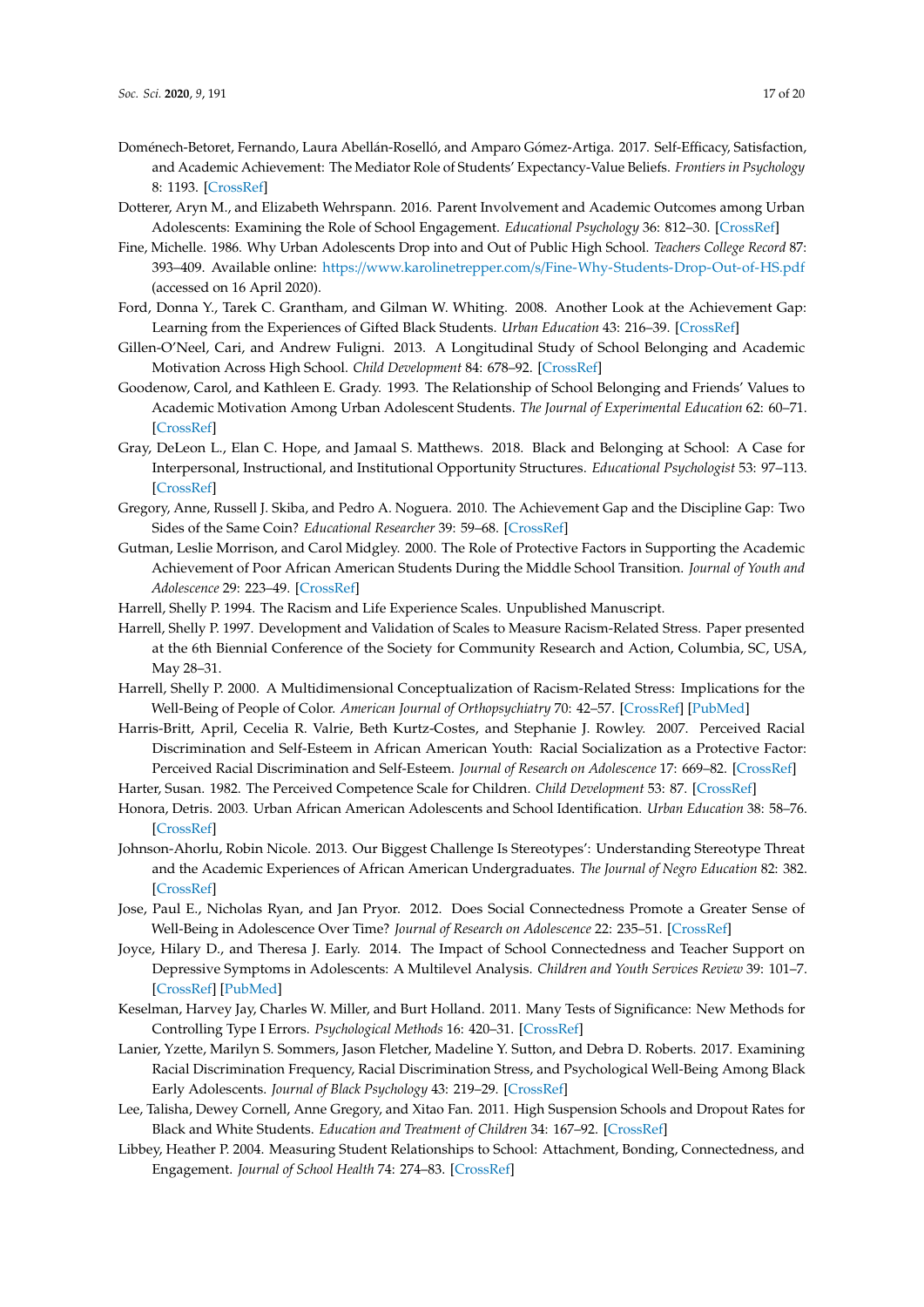- <span id="page-17-7"></span>Masten, Ann S., Janette E. Herbers, J. J. Cutuli, and Theresa L. Lafavor. 2008. Promoting Competence and Resilience in the School Context. *Professional School Counseling* 12: 2156759x0801200. [\[CrossRef\]](http://dx.doi.org/10.5330/PSC.n.2010-12.76)
- <span id="page-17-18"></span>Matthews, Jamaal Sharif. 2020. Formative Learning Experiences of Urban Mathematics Teachers' and Their Role in Classroom Care Practices and Student Belonging. *Urban Education* 55: 507–41. [\[CrossRef\]](http://dx.doi.org/10.1177/0042085919842625)
- <span id="page-17-6"></span>McClain, Shannon, Samuel T. Beasley, Bianca Jones, Olufunke Awosogba, Stacey Jackson, and Kevin Cokley. 2016. An Examination of the Impact of Racial and Ethnic Identity, Impostor Feelings, and Minority Status Stress on the Mental Health of Black College Students. *Journal of Multicultural Counseling and Development* 44: 101–17. [\[CrossRef\]](http://dx.doi.org/10.1002/jmcd.12040)
- <span id="page-17-13"></span>McMahon, Susan D., Jamie Wernsman, and Dale S. Rose. 2009. The Relation of Classroom Environment and School Belonging to Academic Self-Efficacy among Urban Fourth- and Fifth-Grade Students. *The Elementary School Journal* 109: 267–81. [\[CrossRef\]](http://dx.doi.org/10.1086/592307)
- <span id="page-17-10"></span>Midgley, Carol, Martin L. Maehr, Ludmila Z. Hruda, Eric Anderman, Lynley Anderman, Kimberley E. Freeman, and T. Urdan. 2000. *Manual for the Patterns of Adaptive Learning Scales*. Ann Arbor: University of Michigan.
- <span id="page-17-14"></span>Napoli, Maria, Flavio Francisco Marsiglia, and Stephen Kulis. 2003. Sense of Belonging in School as a Protective Factor Against Drug Abuse Among Native American Urban Adolescents. *Journal of Social Work Practice in the Addictions* 3: 25–41. [\[CrossRef\]](http://dx.doi.org/10.1300/J160v03n02_03) [\[PubMed\]](http://www.ncbi.nlm.nih.gov/pubmed/21359140)
- <span id="page-17-19"></span>National Center for Education Statistics. 2019a. Degrees Awarded. Available online: https://[nces.ed.gov](https://nces.ed.gov/programs/raceindicators/indicator_ree.asp)/programs/ raceindicators/[indicator\\_ree.asp](https://nces.ed.gov/programs/raceindicators/indicator_ree.asp) (accessed on 5 October 2020).
- <span id="page-17-0"></span>National Center for Education Statistics. 2019b. Mathematics Achievement. Available online: https://[nces.ed.gov](https://nces.ed.gov/programs/raceindicators/indicator_RCB.asp)/ programs/raceindicators/[indicator\\_RCB.asp](https://nces.ed.gov/programs/raceindicators/indicator_RCB.asp) (accessed on 20 October 2020).
- <span id="page-17-1"></span>National Center for Education Statistics. 2019c. Reading Achievement. Available online: https://[nces.ed.gov](https://nces.ed.gov/programs/raceindicators/indicator_RCA.asp)/ programs/raceindicators/[indicator\\_RCA.asp](https://nces.ed.gov/programs/raceindicators/indicator_RCA.asp) (accessed on 20 October 2020).
- <span id="page-17-20"></span>National Center for Education Statistics. 2019d. Retention, Suspension, and Expulsion. Available online: https://nces.ed.gov/programs/raceindicators/[indicator\\_RDA.asp](https://nces.ed.gov/programs/raceindicators/indicator_RDA.asp) (accessed on 5 October 2020).
- <span id="page-17-3"></span>Neblett, Enrique W., Cheri L. Philip, Courtney D. Cogburn, and Robert M. Sellers. 2006. African American Adolescents' Discrimination Experiences and Academic Achievement: Racial Socialization as a Cultural Compensatory and Protective Factor. *Journal of Black Psychology* 32: 199–218. [\[CrossRef\]](http://dx.doi.org/10.1177/0095798406287072)
- <span id="page-17-11"></span>Newton, Veronica A., and J. S. Onésimo Sandoval. 2015. Educational Expectations Among African American Suburban Low to Moderate Income Public High School Students. *Journal of African American Studies* 19: 135–56. [\[CrossRef\]](http://dx.doi.org/10.1007/s12111-015-9296-y)
- <span id="page-17-9"></span>Osterman, Karen F. 2000. Students' Need for Belonging in the School Community. *Review of Educational Research* 70: 323–67. Available online: http://[www.jstor.com](http://www.jstor.com/stable/1170786)/stable/1170786 (accessed on 16 April 2020). [\[CrossRef\]](http://dx.doi.org/10.3102/00346543070003323)
- <span id="page-17-12"></span>Parker, James D.A., Laura J. Summerfeldt, Marjorie J. Hogan, and Sarah A. Majeski. 2004. Emotional Intelligence and Academic Success: Examining the Transition from High School to University. *Personality and Individual Di*ff*erences* 36: 163–72. [\[CrossRef\]](http://dx.doi.org/10.1016/S0191-8869(03)00076-X)
- <span id="page-17-16"></span>Pittman, Laura D., and Adeya Richmond. 2007. Academic and Psychological Functioning in Late Adolescence: The Importance of School Belonging. *The Journal of Experimental Education* 75: 270–90. [\[CrossRef\]](http://dx.doi.org/10.3200/JEXE.75.4.270-292)
- <span id="page-17-4"></span>Respress, Brandon N., Eusebius Small, Shelley A. Francis, and David Cordova. 2013. The Role of Perceived Peer Prejudice and Teacher Discrimination on Adolescent Substance Use: A Social Determinants Approach. *Journal of Ethnicity in Substance Abuse* 12: 279–99. [\[CrossRef\]](http://dx.doi.org/10.1080/15332640.2013.836728)
- <span id="page-17-5"></span>Reynolds, Amy L., Jacob N. Sneva, and Gregory P. Beehler. 2010. The Influence of Racism-Related Stress on the Academic Motivation of Black and Latino/a Students. *Journal of College Student Development* 51: 135–49. [\[CrossRef\]](http://dx.doi.org/10.1353/csd.0.0120)
- <span id="page-17-15"></span>Rose, Chad A., Cynthia G. Simpson, and Aaron Moss. 2015. The Bullying Dynamic: Prevalence of Involvement among a Large-Scale Sample of Middle and High School Youth with and without Disabilities: The Bullying Dynamic. *Psychology in the Schools* 52: 515–31. [\[CrossRef\]](http://dx.doi.org/10.1002/pits.21840)
- <span id="page-17-2"></span>Rosenbloom, Susan Rakosi, and Niobe Way. 2004. Experiences of Discrimination among African American, Asian American, and Latino Adolescents in an Urban High School. *Youth & Society* 35: 420–51. [\[CrossRef\]](http://dx.doi.org/10.1177/0044118x03261479)
- <span id="page-17-8"></span>Sabatine, Elaina, Melissa Lippold, and Kirsten Kainz. 2017. The Unique and Interactive Effects of Parent and School Bonds on Adolescent Delinquency. *Journal of Applied Developmental Psychology* 53: 54–63. [\[CrossRef\]](http://dx.doi.org/10.1016/j.appdev.2017.09.005) [\[PubMed\]](http://www.ncbi.nlm.nih.gov/pubmed/29332981)
- <span id="page-17-17"></span>Sánchez, Bernadette, Yarí Colón, and Patricia Esparza. 2005. The Role of Sense of School Belonging and Gender in the Academic Adjustment of Latino Adolescents. *Journal of Youth and Adolescence* 34: 619–28. [\[CrossRef\]](http://dx.doi.org/10.1007/s10964-005-8950-4)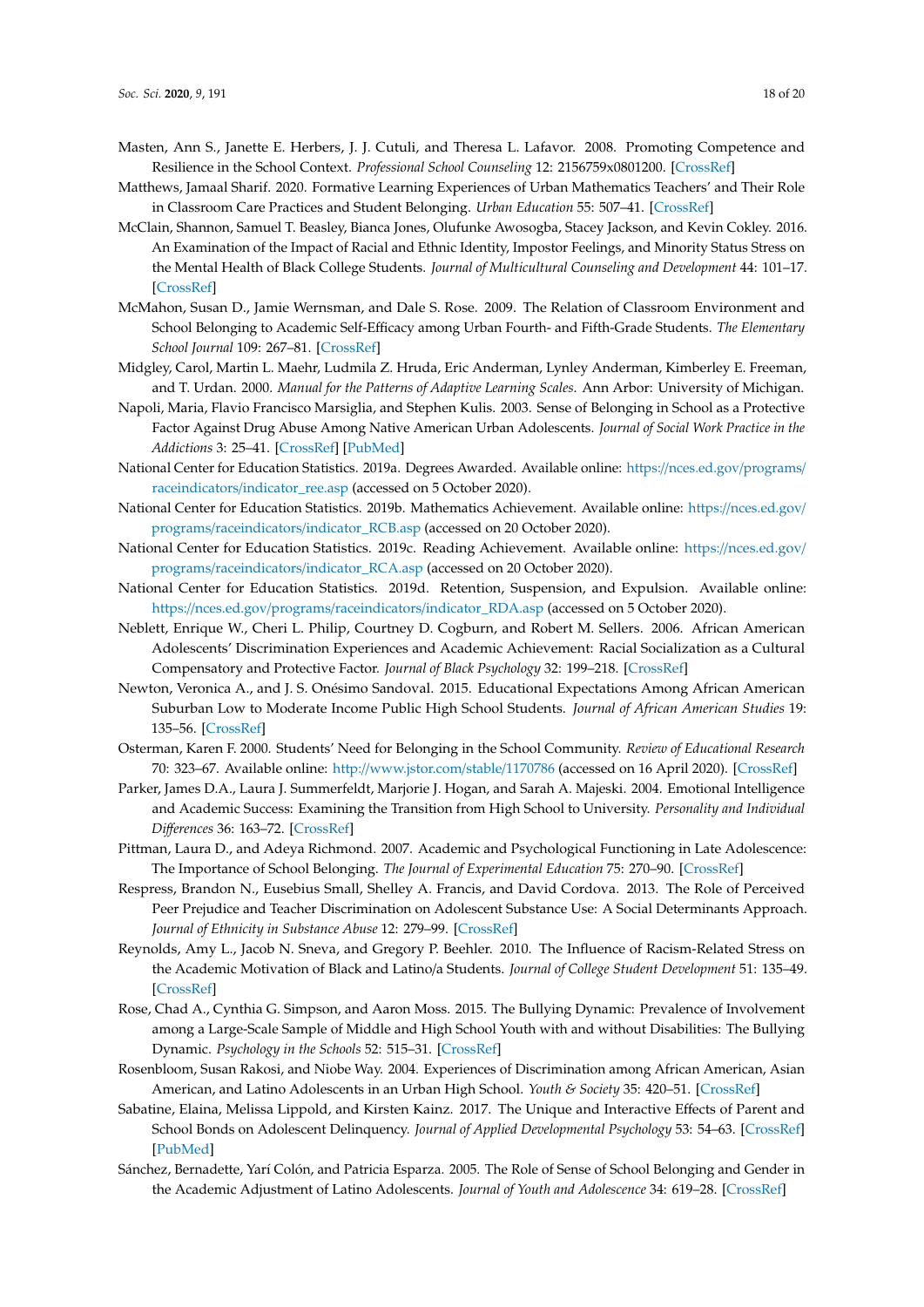- <span id="page-18-7"></span>Scott, Lionel D. 2004. Correlates of Coping with Perceived Discriminatory Experiences among African American Adolescents. *Journal of Adolescence* 27: 123–37. [\[CrossRef\]](http://dx.doi.org/10.1016/j.adolescence.2003.11.005) [\[PubMed\]](http://www.ncbi.nlm.nih.gov/pubmed/15023512)
- <span id="page-18-5"></span>Seaton, Eleanor K. 2010. What the Achievement Gap Conversation Is Missing. *The Review of Black Political Economy* 37: 275–77. [\[CrossRef\]](http://dx.doi.org/10.1007/s12114-010-9072-0)
- <span id="page-18-12"></span>Seaton, Eleanor K., and Sara Douglass. 2014. School Diversity and Racial Discrimination among African-American Adolescents. *Cultural Diversity and Ethnic Minority Psychology* 20: 156–65. [\[CrossRef\]](http://dx.doi.org/10.1037/a0035322) [\[PubMed\]](http://www.ncbi.nlm.nih.gov/pubmed/24773002)
- <span id="page-18-14"></span>Seaton, Eleanor K., and Masumi Iida. 2019. Racial Discrimination and Racial Identity: Daily Moderation among Black Youth. *American Psychologist* 74: 117–27. [\[CrossRef\]](http://dx.doi.org/10.1037/amp0000367)
- <span id="page-18-15"></span>Seaton, Eleanor K., and Karolyn Tyson. 2019. The Intersection of Race and Gender Among Black American Adolescents. *Child Development* 90: 62–70. [\[CrossRef\]](http://dx.doi.org/10.1111/cdev.13093) [\[PubMed\]](http://www.ncbi.nlm.nih.gov/pubmed/29777539)
- <span id="page-18-6"></span>Seaton, Eleanor K., and Tiffany Yip. 2009. School and Neighborhood Contexts, Perceptions of Racial Discrimination, and Psychological Well-Being Among African American Adolescents. *Journal of Youth and Adolescence* 38: 153–63. [\[CrossRef\]](http://dx.doi.org/10.1007/s10964-008-9356-x)
- <span id="page-18-1"></span>Seaton, Eleanor K., Cleopatra H. Caldwell, Robert M. Sellers, and James S. Jackson. 2008. The Prevalence of Perceived Discrimination among African American and Caribbean Black Youth. *Developmental Psychology* 44: 1288–97. [\[CrossRef\]](http://dx.doi.org/10.1037/a0012747)
- <span id="page-18-0"></span>Seaton, Eleanor K., Enrique W. Neblett, Rachel D. Upton, Wizdom Powell Hammond, and Robert M. Sellers. 2011. The Moderating Capacity of Racial Identity Between Perceived Discrimination and Psychological Well-Being Over Time Among African American Youth: Discrimination and Well-Being. *Child Development* 82: 1850–67. [\[CrossRef\]](http://dx.doi.org/10.1111/j.1467-8624.2011.01651.x)
- <span id="page-18-13"></span>Seaton, Eleanor K., Rachel Upton, Adrianne Gilbert, and Vanessa Volpe. 2014. A Moderated Mediation Model: Racial Discrimination, Coping Strategies, and Racial Identity Among Black Adolescents. *Child Development* 85: 882–90. [\[CrossRef\]](http://dx.doi.org/10.1111/cdev.12122) [\[PubMed\]](http://www.ncbi.nlm.nih.gov/pubmed/23668685)
- <span id="page-18-17"></span>Sikkink, David, and Michael O. Emerson. 2008. School Choice and Racial Segregation in US Schools: The Role of Parents' Education. *Ethnic and Racial Studies* 31: 267–93. [\[CrossRef\]](http://dx.doi.org/10.1080/01419870701337650)
- <span id="page-18-18"></span>Singh, Kusum, Mido Chang, and Sandra Dika. 2010. Ethnicity, Self-Concept, and School Belonging: Effects on School Engagement. *Educational Research for Policy and Practice* 9: 159–75. [\[CrossRef\]](http://dx.doi.org/10.1007/s10671-010-9087-0)
- <span id="page-18-11"></span>Slaten, Christopher D., Jonathan K. Ferguson, Kelly-Ann Allen, Dianne-Vella Brodrick, and Lea Waters. 2016. School Belonging: A Review of the History, Current Trends, and Future Directions. *The Educational and Developmental Psychologist* 33: 1–15. [\[CrossRef\]](http://dx.doi.org/10.1017/edp.2016.6)
- <span id="page-18-10"></span>Solórzano, Daniel, Miguel Ceja, and Tara Yosso. 2000. Critical Race Theory, Racial Microaggressions, and Campus Racial Climate: The Experiences of African American College Students. *Journal of Negro Education* 69: 60–73. Available online: http://[www.jstor.com](http://www.jstor.com/stable/2696265)/stable/2696265 (accessed on 16 April 2020).
- <span id="page-18-2"></span>Spencer, Margaret Beale, Davido Dupree, and Tracey Hartmann. 1997. A Phenomenological Variant of Ecological Systems Theory (PVEST): A Self-Organization Perspective in Context. *Development and Psychopathology* 9: 817–33. Available online: http://[repository.upenn.edu](http://repository.upenn.edu/gse_pubs/4)/gse\_pubs/4 (accessed on 16 April 2020). [\[CrossRef\]](http://dx.doi.org/10.1017/S0954579497001454)
- <span id="page-18-3"></span>Spencer, Margaret Beale, Suzanne Fegley, Vinay Harpalani, and Gregory Seaton. 2004. Understanding Hypermasculinity in Context: A Theory-Driven Analysis of Urban Adolescent Males' Coping Responses. *Research in Human Development* 1: 229–57. [\[CrossRef\]](http://dx.doi.org/10.1207/s15427617rhd0104_2)
- <span id="page-18-8"></span>Stevens-Watkins, Danelle, Lynda Brown-Wright, and Kenneth Tyler. 2011. Brief Report: The Number of Sexual Partners and Race-Related Stress in African American Adolescents: Preliminary Findings. *Journal of Adolescence* 34: 191–94. [\[CrossRef\]](http://dx.doi.org/10.1016/j.adolescence.2010.02.003) [\[PubMed\]](http://www.ncbi.nlm.nih.gov/pubmed/20303161)
- <span id="page-18-16"></span>Stroud, Molly, Steven. R. Asher, and Kristina. L. McDonald. 2009. Assessing School Belongingness and its Associations with Loneliness, Peer Acceptance, and Perceived Popularity. Paper presented at the Meeting of the Society for Research in Child Development, Denver, CO, USA, April 2–4.
- <span id="page-18-4"></span>Swanson, Dena Phillips, Michael Cunningham, Joseph Youngblood, and Margaret Beale Spencer. 2009. Racial identity development during childhood. In *Handbook of African American Psychology*. Edited by Helen A. Neville, Brendesha M. Tynes and Shawn O. Utsey. Thousand Oaks: Sage Publications, pp. 269–81.
- <span id="page-18-9"></span>Swim, Janet K., Lauri L. Hyers, Laurie L. Cohen, Davita C. Fitzgerald, and Wayne H. Bylsma. 2003. African American College Students' Experiences with Everyday Racism: Characteristics of and Responses to These Incidents. *Journal of Black Psychology* 29: 38–67. [\[CrossRef\]](http://dx.doi.org/10.1177/0095798402239228)